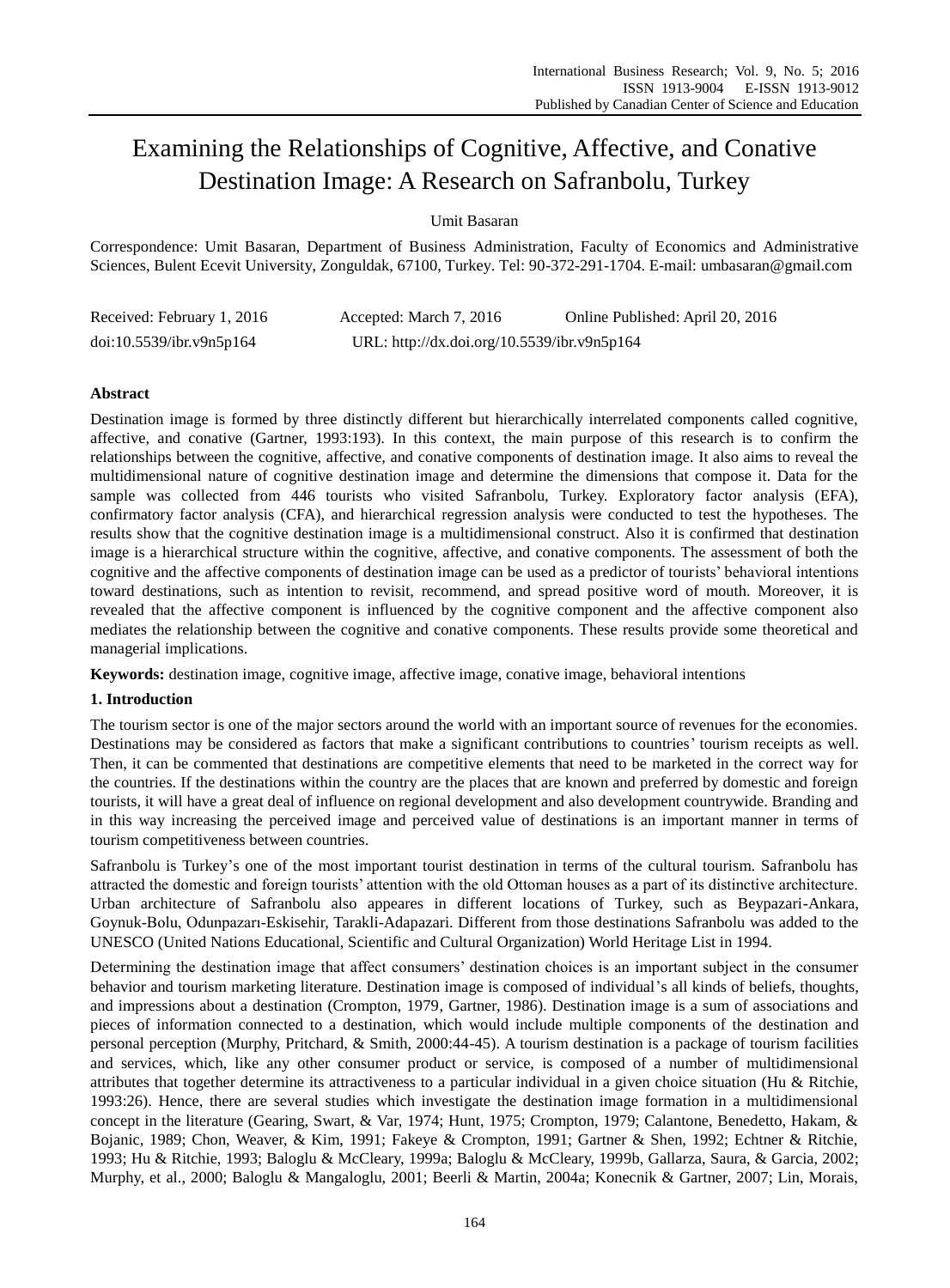Kerstetter, & Hou, 2007; Royo-Vela, 2009; Pena, Jamilena, & Molina, 2012; Agapito, Valle, & Mendes, 2013; Kim, Holland, & Han, 2013; Song, Su, &, Li, 2013; Tavitiyaman & Qu, 2013; Lim & Weaver, 2014; Quintal, Phau, & Polczynski, 2014; Kim & Park, 2015).

Destination image is also formed by three distinctly different but hierarchically interrelated components called cognitive, affective, and conative (Gartner, 1993). Additionally, Baloglu and McCleary (1999a) have considered the destination image concept as an attitudinal construct consisting of an individual's mental representation of knowledge (beliefs), feelings, and global impression about a destination. Within the studies the destination image structure is also researched as a different level of evaluations such as cognitive, affective, and global or conative destination images (Baloglu & McCleary, 1999a; Baloglu & McCleary, 1999b; Beerli & Martin, 2004a; Pike & Ryan, 2004; Konecnik & Gartner, 2007; Lin et al., 2007; San Martin & Rodriguez del Bosque, 2008; Wang & Hsu, 2010; Agapito et al., 2013; Song et al., 2013; Giraldi & Cesareo, 2014; Lim & Weaver, 2014; Kim & Park, 2015; Zeng, Chiu, Lee, Kang, & Park, 2015).

The aim of this study is to determine whether the cognitive destination image is a multidimensional structure and also specify the aspects composing cognitive destination image perceived by tourists. Furthermore, this study aims to provide empirical evidence in order to reveal the hierarchical nature of the cognitive-affective-conative model of destination image proposed by Gartner (1993); Dann (1996); Pike and Ryan (2004); Konecnik and Gartner (2007); Tasci, Gartner, & Cavusgil (2007); Pena et al. (2012); Agapito et al. (2013). The study model is designed to propose relationships among the different levels of evaluations within destination image structure composed of cognitive, affective, and conative. In the study the mediation effect of affective destination image in the relationship between cognitive and conative destination image is also investigated.

This study is expected to contribute to the literature by analyzing the destination image within the relations between cognitive, affective, and conative components. Also, it is crucial to determine the attributes that is formed the cognitive evaluations of tourists about the destination. Moreover, it is anticipated to be important in terms of practice by leading the way to local authorities, tourism establishments, and destination management organizations that want to improve perceived destination image and, therefore to increase the tourists' willingness to behave positively toward the destination.

#### **2. Literature Review**

Cognitive destination image refers to individual's own knowledge and beliefs about the destination (an evaluation of the perceived attributes of the destination) (Beerli & Martin, 2004a). In other words, cognitive destination image should be composed of perceptions of individual attributes (Echtner & Ritchie, 1993). Within the studies in the literature, cognitive destination image is measured with several attributes and dimensions (Calantone, et al., 1989; Fakeye & Crompton, 1991; Baloglu & McCleary, 1999a; Baloglu & McCleary, 1999b, Baloglu & Mangaloglu, 2001; Beerli & Martin, 2004a; Chen & Tsai, 2007; Chi & Qu, 2008; Qu, Kim, & Im, 2011; Assaker, 2014; Quintal et al., 2014; Kim & Park, 2015).

Calantone et al., (1989) used 13 attributes called *good shopping facilities*, *warm and friendly people*, *safety*, *varied and good food*, *unusual cultural experiences*, *many tourist attractions*, *good tourist facilities*, *value for money*, *good transportation facilities*, *exciting night life and entertainment*, *beautiful scenery*, *relaxing places to visit*, *beaches and water sports* in their research for measuring the destination perceptions. Fakeye and Crompton (1991) suggested 32 items that were used to measure the Rio Grande Valley's destination image. After factor analysis, 23 items within the five factors (*social opportunities and attractions*; *natural and cultural amenities*; *accommodations and transportation*; *infrastructure, foods and friendly people*; *bars and evening entertainment*) were revealed. (Fakeye & Crompton, 1999). Baloglu and McCleary (1999a, 1999b); Baloglu and Mangaloglu (2001) measured perceptional/cognitive destination image within 14 items (*good value for money*, *beautiful scenery/natural attractions*, *good climate*, *interesting cultural attractions*, *suitable accommodations*, *appealing local food (cuisine)*, *great beaches/water sports*, *quality of infrastructure*, *personal safety*, *interesting historical attractions*, *unpolluted/unspoiled environment*, *good nightlife and entertainment*, *standard hygiene and cleanliness*, *interesting and friendly people*) generated from the literature review and a content analysis of the four destinations' (Turkey, Greece, Italy, and Egypt) guidebooks and brochures. Beerli and Martin (2004a:666) revealed 21 items classified into 5 dimensions (*natural and cultural resources*; *general, tourist and leisure infrastructures*; *atmosphere*; *social setting and environment*; *sun and sand*) for destination image of Lanzorate, Spain. Chen and Tsai (2007) carried out an empirical study in Kengtin Region, an important and famous coastal destination in Southern Taiwan. After the factor analyses 14 items and 4 factors of "*destination brand*", "*entertainment*", "*nature and culture*", "*sun and sand*" were served as the measurement variables of destination image (Chen & Tsai, 2007:1119). Chi and Qu (2008) found out nine-factor solution with 37 items. The nine factors were labeled based on the core variables that constituted them: *travel environment*, *natural attractions*, *entertainment and events*, *historic attractions*, *travel infrastructure*, *accessibility*, *relaxation*, *outdoor activities*, and *price and value* (Chi & Qu, 2008). Qu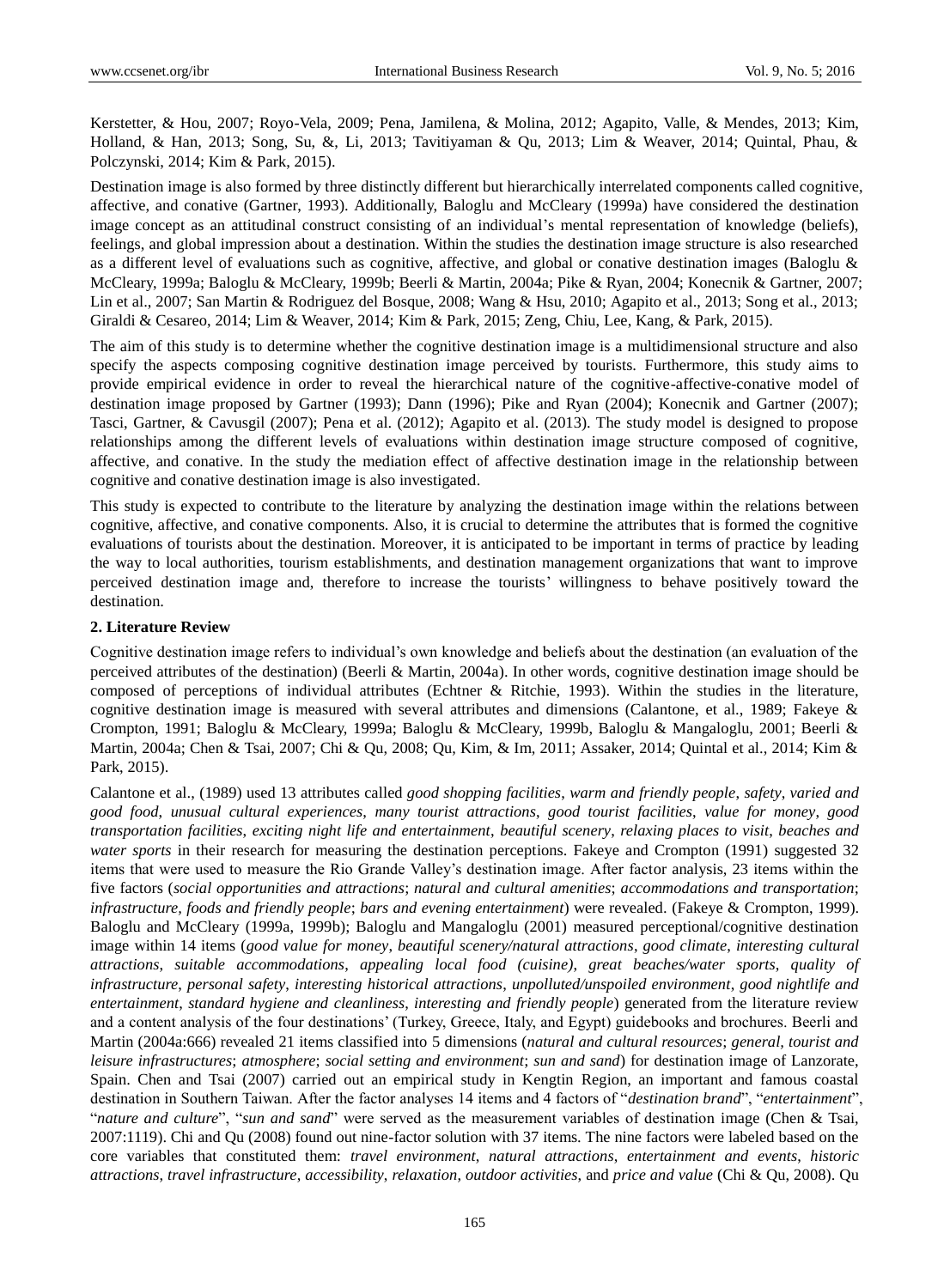et al. (2011) designated that underlying dimensions of cognitive destination image of Oklahoma consist of *quality of experiences*, *touristic attractions*, *environment and infrastructure*, *entertainment/outdoor activities* and *cultural traditions*. Assaker (2014) tested an empirical model in the context of Australia as a tourism destination. Research confirmed that destination image is operationalized as a second-order factor model, which is formed by six first order factors (18 destination attributes) of *natural and well-known attractions*; *variety of tourist services and culture*; *quality of general tourist atmosphere*; *entertainment and recreation*; *general environment*; and *accessibility* (Assaker, 2014). Quintal et al., (2014) derived 5 factors (*infrastructure*, *activities/services*, *perceived financial risk*, *local produce*, *climate*) within 15 items from the brand image of Western Australia's South-West region. Kim and Park (2015) explored 4 factors which are labeled as *quality of experience*; *infrastructure and attractions*; *value and environment*; and *excitement and comfort* within 16 items for cognitive destination image of Weh Island, Indonesia. Hence, Hypothesis 1 is developed as follows.

H1: Cognitive destination image is a multidimensional construct.

Affective destination image is defined as individuals' feelings toward a destination or as an emotional response of individuals to a place. (Russell, 1980; Baloglu & Brinberg, 1997; Baloglu & McCleary, 1999b; Kim & Yoon, 2003; Konecnik & Gartner, 2007; Lin et al., 2007). From a theoretical and empirical point of view, cognitive destination image analyzed as an antecedent of the affective destination image and also empirical studies show that there is a positive and significant relation between the cognitive and affective destination image (Gartner, 1993; Stern & Krakover, 1993; Baloglu, 1999; Baloglu & McCleary, 1999a; Beerli & Martin, 2004a; Beerli & Martin, 2004b; Pike & Ryan, 2004; Boo & Busser, 2005; Konecnik & Gartner, 2007; Lin et al., 2007; San Martin & Rodriguez del Bosque, 2008; Li, Cai, Lehto, & Huang, 2010; Wang & Hsu, 2010; Agapito et al., 2013; Fan & Qiu, 2014). Therefore, Hypothesis 2 is offered as follows.

H2: Cognitive destination image significantly influences affective destination image.

Conative destination image is the action step: how one acts on the information and how they feel about a destination. The actions comprise individual's actual conduct or intention to revisit, recommend the destination to others or spread positive word of mouth (Gartner, 1993; Bigne, Sanchez, & Sanchez, 2001; Pike & Ryan, 2004; Konecnik & Gartner, 2007; Tasci & Gartner, 2007; Tasci et al., 2007; Chi & Qu, 2008; Kim et al., 2013). There are several empirical evidences that support the influence of the destination image on behavioral intentions or loyalty (Bigne et al., 2001; Chen & Tsai, 2007; Alcaniz, Garcia, & Blas, 2009; Qu et al., 2011; Moon, Ko, Connaughton, & Lee, 2013; Song et al., 2013). Bigne et al. (2001) found out that the overall image determines people's recommendation of the destination and the intention to return. According to Chen and Tsai (2007)'s research, destination image composed of *destination brand*; *entertainment*; *nature and culture*; and *sun and sand* has a significantly positive effect on behavioral intentions comprised of likeliness to revisit and willingness to recommend. The results of Alcaniz et al. (2009)'s research revealed that the functional component of cognitive destination image, based on more tangible or measurable perceptions, such as *scenery*, *accommodation* or *price levels*, significantly affects the revisit intention. Besides, research demonstrated that the psychological component of cognitive destination image contains more abstract and intangible characteristics, such as *atmosphere* or *friendliness*; shows influence on the intention to recommend. Moon et al. (2013) stated that destination image, included both cognitive (*opportunity for adventure*, *ease of communication*, *hospitality/friendliness/receptiveness*, *tourist sites/activities*, and *nightlife/entertainment*) and affective components (*relaxing/distressing*, *friendly/unfriendly*, *arousing/sleepy*, *interesting/boring*, *pleasant/unpleasant*, and *exciting/gloomy*) have positive influences on behavioral intention. Song et al. (2013) determined that destination image that consists of cognitive (*people, life and customs*; *infrastructure and superstructure*; *indoor and outdoor resources*) and affective dimensions have statistically significant and positive influence on destination loyalty intention.

On the other hand, there is little empirical evidence regarding the separate effects of the cognitive destination image (Baloglu, 1999; Alcaniz et al., 2009; Agapito et al., 2013; Li & Yang, 2015) and the affective destination image (Baloglu, 1999; Li et al., 2010; Agapito et al., 2013) on the conative destination image or behavioral intentions. Thus, Hypotheses 3 and 4 are developed as follows.

H3: Cognitive destination image significantly influences conative destination image.

H4: Affective destination image significantly influences conative destination image.

Some theoretical evidences exist that affective destination image might mediate the relation between the cognitive destination image and the conative destination image or behavior (Gartner, 1993; Pike & Ryan, 2004; Konecnik & Gartner, 2007; Tasci et al., 2007). From an empirical point of view, there is a lack of evidence that the mediation effect of the affective destination image is in existence (Agapito et al., 2013). So, Hypothesis 5 is offered as follows.

H5: Affective destination image mediates the relationship between cognitive and conative destination image.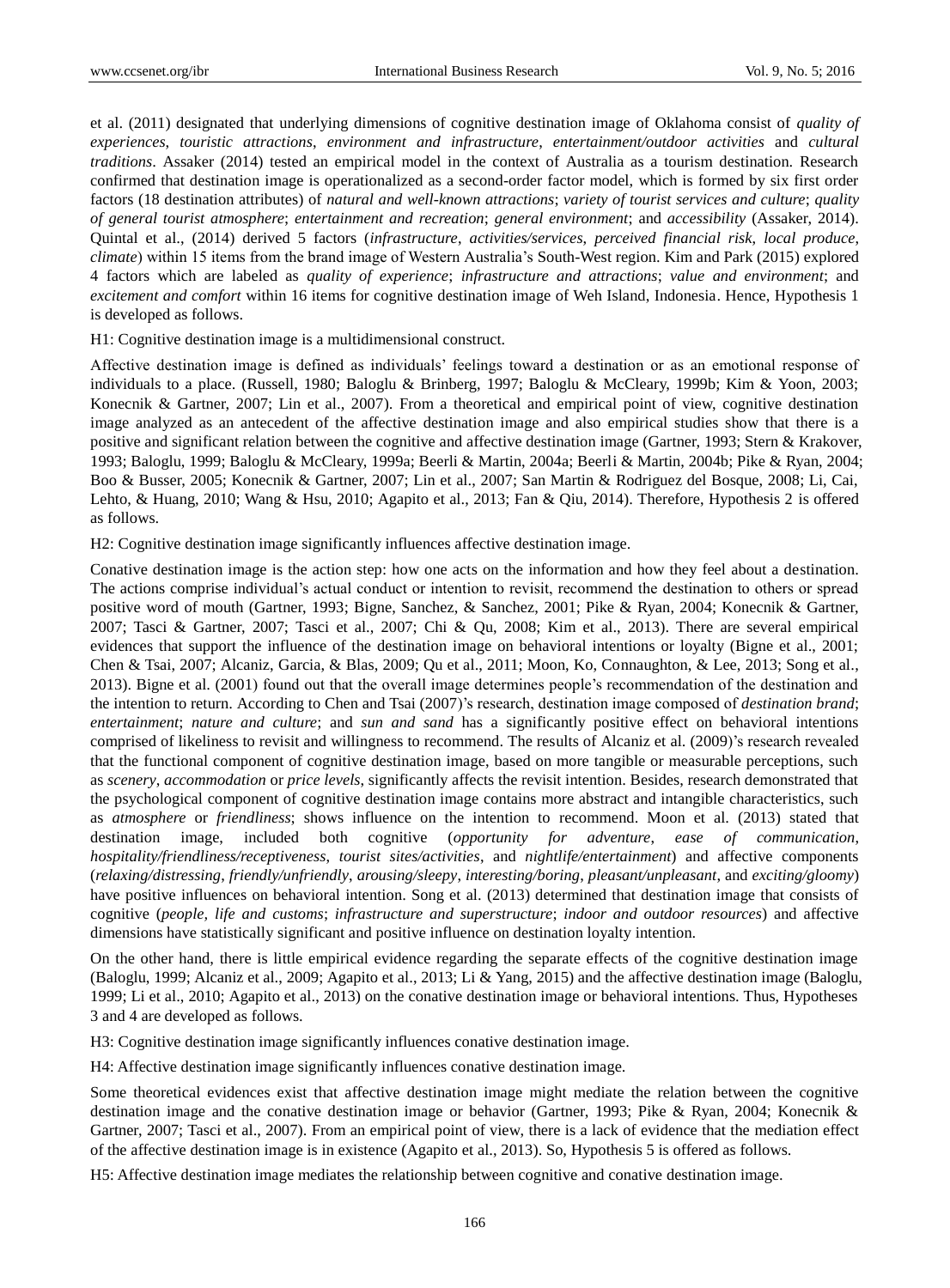## **3. Methodology**

#### *3.1 Sample and Procedure*

The survey method was used to collect data in the study. The questionnaire has been prepared in Turkish and English and consists of three parts. In the first part, the statements are used for measuring the cognitive image perceptions of tourists. In the second part, there are statements determining the affective and conative destination image. In the third part, there are questions about the number of visits, the length and the purpose of the visit and the demographic characteristics of the respondents. Data were collected between April and June, 2015 from the tourists who visited Safranbolu, Turkey.

The population of the study consists of all domestic and foreign tourists who were visited Safranbolu. According to the information received from Safranbolu Tourism Information Office, the number of tourists who stayed in accommodations in Safranbolu was 263.444 in 2014. It is also thought to be that the number of tourists who visited Safranbolu was around 700.000 in 2014. The minimum sample size was calculated as 384 participants (Sekaran, 2013). The questionnaire was performed on 500 visitors who selected by convenience sampling method. As a result of the examination, 54 questionnaires were regarded as invalid. Consequently, 446 questionnaires were evaluated in the study.

Primarily, the validity and reliability analyses were performed for the studied constructs. The construct validity of the constructs was tested by factor analysis. In general terms, factor analysis is a modeling approach for studying hypothetical constructs by using a variety of observable proxies or indicators of them that can be directly measured (Raykov & Marcoulides, 2006:117). There are two types of factor analysis including exploratory and confirmatory. An exploratory factor analysis (EFA) in which there is no prior specification of the number of factors is exclusively exploratory (Anderson & Gerbing, 1988:412). In contrast to EFA, confirmatory factor analysis (CFA) is appropriately used when the researcher has some knowledge of the underlying latent variable structure (Byrne, 2010).

Cognitive destination image scale was composed from the several studies in the literature (Baloglu & McCleary, 1999a; Beerli & Martin, 2004a; Chi & Qu, 2008; Pena et al., 2012; Agapito et al., 2013; Song et al., 2013; Assaker, 2014). Therefore, the construct validity of this construct was tested by EFA first. Afterwards, a measurement model was created that covers cognitive, affective, and conative destination image and CFA was performed to examine the construct validity of all studied constructs.

In addition to CFA, reliability analyses were conducted for all constructs. Cronbach's alpha (α) statistics were used in order to determine the internal consistency of the scales within reliability analyses. Cronbach's alpha (α) statistic indicates whether the statements in the scale create a whole to describe a homogeneous structure. Generally, reliability coefficients around 0.90 are considered "excellent", values around 0.80 are "very good", and values around 0.70 are "adequate" (Nunnally & Bernstein, 1994; Kline, 2011).

Hierarchical regression analysis was used to test the relationships between the components of destination image cognitive, affective, and conative. Exploratory factor analysis, reliability analyses and hierarchical regression analysis were conducted using SPSS, confirmatory factor analysis was performed using AMOS.

#### *3.2 Measures*

The variables and the sources of scale items used for the measurement are reported in Table 1. Cognitive destination image variable consists of 30 items. In order to measure the respondents' level of agreement with these attributes, individuals were asked to rate the attributes are how much offered in Safranbolu according to the scale ranging from 1 *(offers very little)* to 5 *(offers very much)*.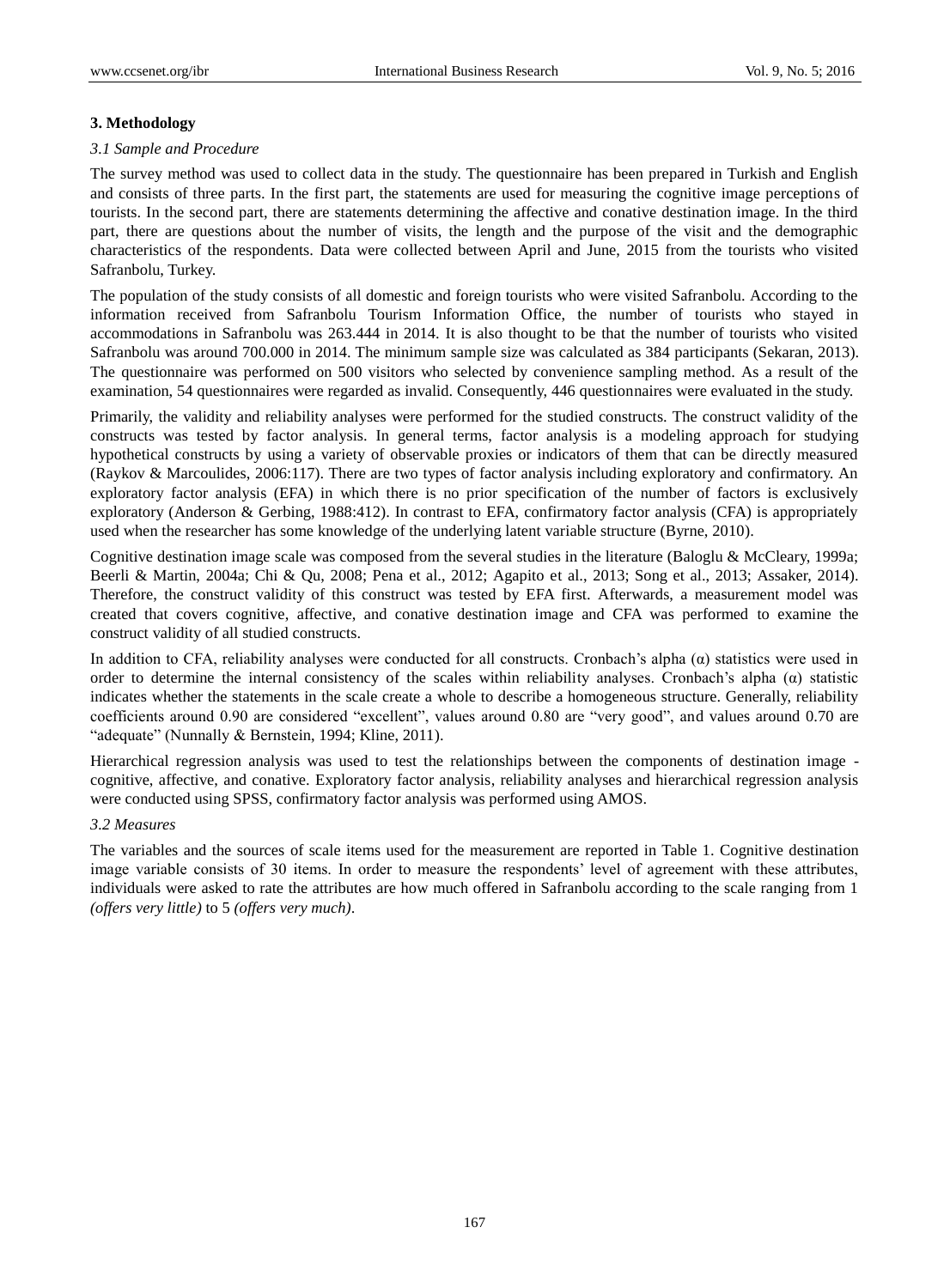| Variable                               | Source of scale for measurement          |
|----------------------------------------|------------------------------------------|
| Cognitive destination image (30 items) | Baloglu & McCleary (1999a)               |
|                                        | Beerli & Martin (2004a)                  |
|                                        | Chi & Qu (2008)                          |
|                                        | Pena et al. (2012)                       |
|                                        | Agapito et al. (2013)                    |
|                                        | Song et al. (2013)                       |
|                                        | Assaker (2014)                           |
| Affective destination image (4 items)  | <b>Russell</b> (1980)                    |
|                                        | Russell & Pratt $(1980)$                 |
|                                        | Russell, Ward, & Pratt (1981)            |
|                                        | Baloglu & McCleary (1999a)               |
|                                        | Lin et al. (2007)                        |
|                                        | San Martin & Rodriguez del Bosque (2008) |
|                                        | Wang $&$ Hsu (2010)                      |
|                                        | Lehto, Lee, $&$ Ismail (2014)            |
| Conative destination image (3 items)   | Konecnik & Gartner (2007)                |
|                                        | Wang $&$ Hsu (2010)                      |
|                                        | Agapito et al. (2013)                    |
|                                        | Song et al. (2013)                       |
|                                        | Tavitiyaman & Qu (2013)                  |

#### Table 1. Variables and sources of scale items used for measurement

Affective destination image variable consists of 4 items. These four items are Russell and Pratt's (1980) four bipolar scales of affect (unpleasant-pleasant; gloomy-exciting; sleepy-arousing; distressing-relaxing). In order to measure the respondents' level of agreement with these affects, individuals were asked to rate the feelings toward Safranbolu according to the scale ranging from 1 to 7 *(the higher the score, the more positive the affect)*.

Conative destination image variable consists of 3 questions. These questions involves intention to revisit (Would you return to Safranbolu in the next 12 months?), intention to recommend (Would you recommend Safranbolu to your family and friends?), and intention to spread positive word of mouth (Would you say positive things about Safranbolu to other people?). The respondents were asked to answer these questions according to the scale ranging from 1 *(definitively no)* to 5 *(definitively yes)*.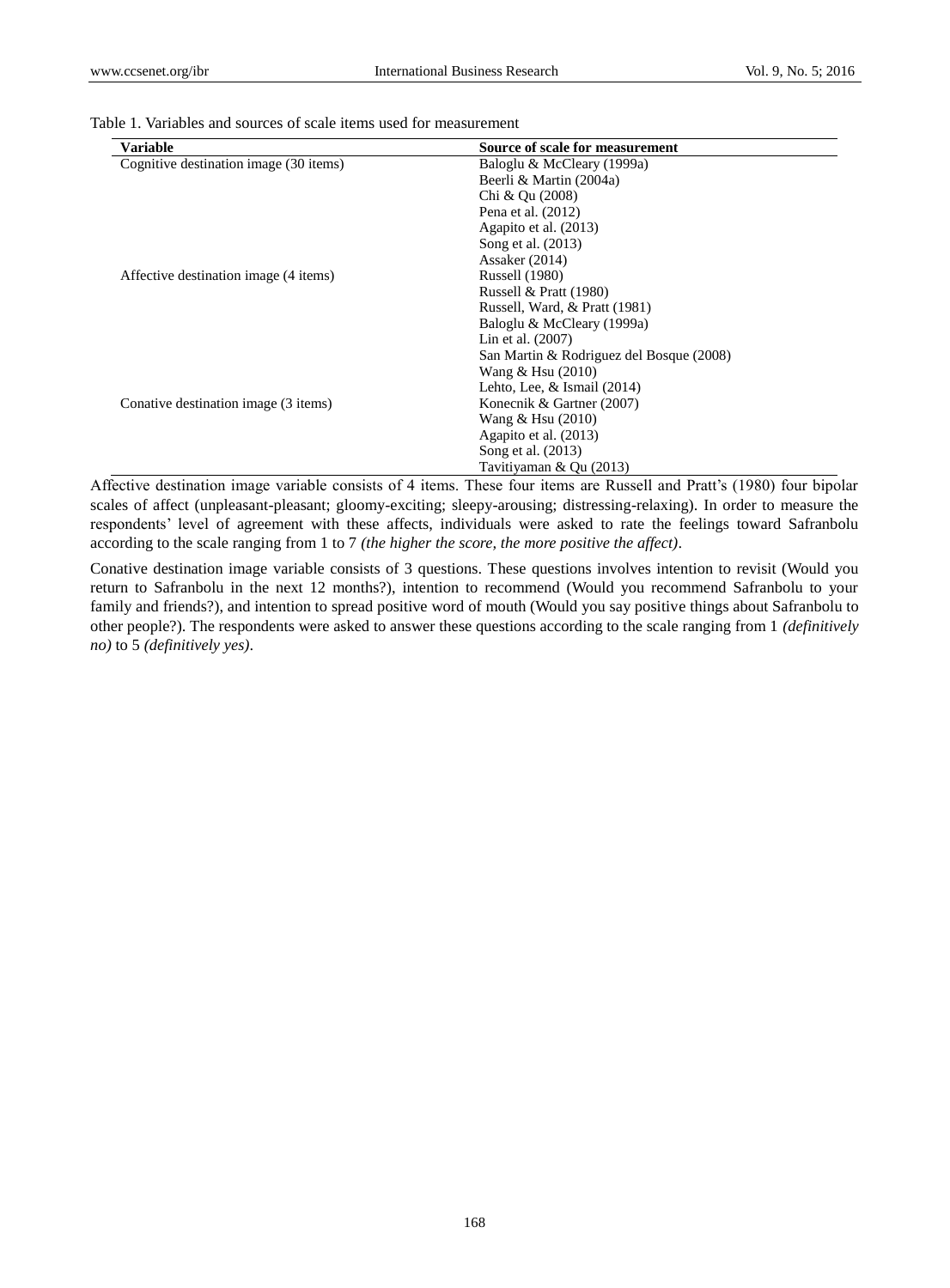## **4. Results**

Within the demographic characteristics of domestic and foreign tourists participated in the study, gender, marital status, age, education, home city, home country, nationality, number of visits, length of the visit and purpose of the visit variables are evaluated (Table 2).

Table 2. Demographic characteristics of the participants (N=446)

| <b>Demographic Characteristics</b>       |             |               |                                           |             |               |
|------------------------------------------|-------------|---------------|-------------------------------------------|-------------|---------------|
| Gender                                   | $\mathbf N$ | $\frac{0}{0}$ | Home city<br>(Turkish visitors)           | N           | $\frac{0}{0}$ |
| Male                                     | 221         | 49.6          | Istanbul                                  | 72          | 29.1          |
| Female                                   | 219         | 49.1          | Ankara                                    | 51          | 20.6          |
| Unanswered                               | 6           | 1.3           | Zonguldak                                 | 21          | 8.5           |
| <b>Marital status</b>                    | $\mathbf N$ | $\frac{0}{0}$ | Kastamonu                                 | 16          | 6.4           |
| Married                                  | 204         | 45.7          | <b>Bursa</b>                              | 11          | 4.5           |
| Single                                   | 226         | 50.7          | Bartin                                    | 10          | 4.0           |
| Unanswered                               | 16          | 3.6           | Izmir                                     | 10          | 4.0           |
| Age                                      | $\mathbf N$ | $\frac{0}{0}$ | Bolu                                      | 8           | 3.2           |
| 25 and below                             | 95          | 21.3          | Kocaeli                                   | $\tau$      | 2.8           |
| Between 26-35                            | 158         | 35.4          | Eskisehir                                 | 5           | 2.0           |
| Between 36-45                            | 122         | 27.4          | Sakarya                                   | 5           | 2.0           |
| 46 and above                             | 63          | 14.1          | Trabzon                                   | 5           | 2.0           |
| Unanswered                               | 8           | 1.8           | Other                                     | 27          | 10.9          |
| <b>Education</b>                         | $\mathbf N$ | $\frac{0}{0}$ | <b>Home country</b><br>(Foreign visitors) | $\mathbf N$ | $\frac{0}{0}$ |
| Secondary school/Elementary school       | 38          | 8.5           | China                                     | 42          | 21.2          |
| High school                              | 106         | 23.8          | Taiwan                                    | 34          | 17.2          |
| Vocational school/College/University     | 265         | 59.4          | Germany                                   | 22          | 11.1          |
| Graduate school                          | 26          | 5.8           | Japan                                     | 19          | 9.6           |
| Unanswered                               | 11          | 2.5           | South Korea                               | 16          | 8.1           |
| <b>Number of visits</b>                  | ${\bf N}$   | $\frac{0}{0}$ | <b>USA</b>                                | 9           | 4.6           |
| First                                    | 334         | 74.9          | France                                    | 8           | 4.0           |
| Two or more                              | 103         | 23.1          | England                                   | 5           | 2.5           |
| Unanswered                               | 9           | 2.0           | Italy                                     | 5           | 2.5           |
| Purpose of the visit                     | N           | $\frac{0}{0}$ | Portuguese                                | 5           | 2.5           |
| To see new/different places              | 130         | 29.2          | Other                                     | 33          | 16.7          |
| To know different cultures/way of living | 97          | 21.7          | <b>Nationality</b>                        | $\mathbf N$ | $\frac{0}{0}$ |
| To relax and rest                        | 106         | 23.8          | Turkish                                   | 248         | 55.6          |
| To have fun/excitement                   | 92          | 20.6          | Foreign                                   | 198         | 44.4          |
| <b>Business</b>                          | 16          | 3.6           | Length of the visit                       | $\mathbf N$ | $\frac{0}{0}$ |
| Other                                    | 5           | 1.1           | 1 day or less                             | 234         | 52.5          |
|                                          |             |               | 2 days or more                            | 203         | 45.5          |
|                                          |             |               | Unanswered                                | 9           | 2.0           |

EFA was conducted first to cognitive destination image scale consists of 30 items to reveal the construct validity of the measure. As a result of factor analysis, factor loading of the item - "Interesting cultural activities and festivals" - was determined below 0.50. The specified expression has been deleted (Brown, 2006). EFA results retained with 29 statements are presented in Table 3.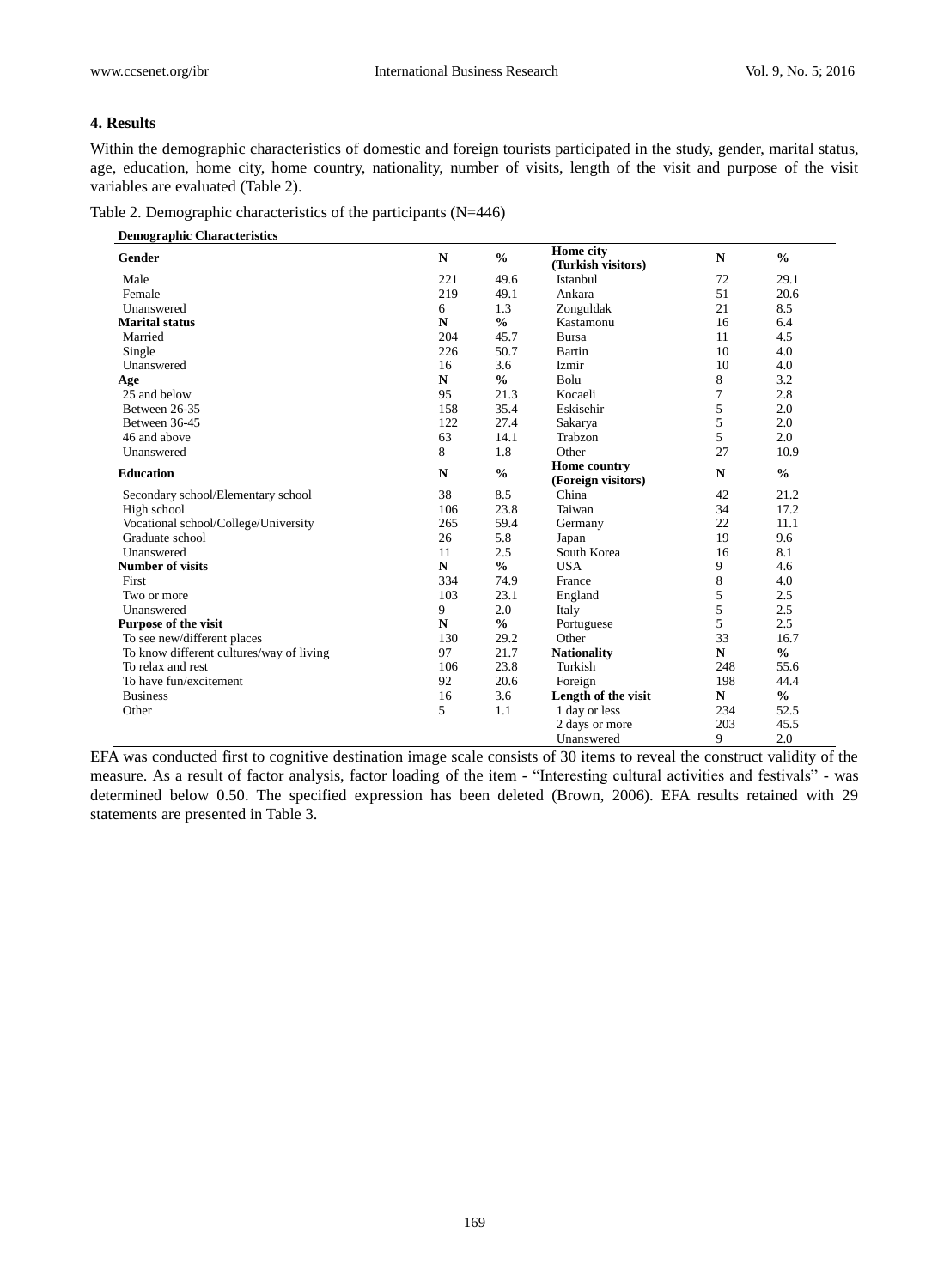Table 3. Results of exploratory factor analysis for cognitive destination image scale

|               | <b>Scale items</b>                                                                        | 1            | $\overline{2}$              | 3     | 4     | 5      | 6      |
|---------------|-------------------------------------------------------------------------------------------|--------------|-----------------------------|-------|-------|--------|--------|
| $\mathbf{1}$  | Beautiful and natural scenery of mountains, forests and valleys                           | 0.603        | 0.339                       | 0.339 | 0.130 | 0.102  | 0.292  |
| 2             | Beautiful lakes and rivers                                                                | 0.764        | 0.178                       | 0.151 | 0.302 | 0.098  | 0.058  |
| 3             | Spectacular caves and underground formations                                              | 0.661        | 0.308                       | 0.125 | 0.277 | 0.065  | 0.148  |
| 4             | Great variety of fauna and flora                                                          | 0.695        | 0.108                       | 0.324 | 0.064 | 0.188  | 0.183  |
| 5             | Distinctive historical and cultural heritage                                              | 0.088        | 0.752                       | 0.223 | 0.175 | 0.138  | 0.280  |
| 6             | Distinct characteristics of architecture and buildings                                    | 0.114        | 0.719                       | 0.324 | 0.134 | 0.017  | 0.291  |
| 7             | Interesting historical sites and museums                                                  | 0.085        | 0.733                       | 0.219 | 0.263 | 0.157  | 0.161  |
| 8             | Unusual customs and traditions                                                            | 0.215        | 0.668                       | 0.170 | 0.276 | 0.163  | 0.129  |
| 9             | Appealing local food cuisine and variety of foods                                         | 0.328        | 0.686                       | 0.085 | 0.168 | 0.214  | 0.149  |
| 10            | Variety of products that promote local culture                                            | 0.237        | 0.682                       | 0.247 | 0.214 | 0.191  | 0.146  |
| 11            | Personal safety                                                                           | 0.140        | 0.219                       | 0.757 | 0.150 | 0.096  | 0.181  |
| 12            | Cleanliness of environment                                                                | 0.204        | 0.153                       | 0.700 | 0.267 | 0.241  | 0.082  |
| 13            | Hospitable and friendly residents                                                         | 0.161        | 0.277                       | 0.697 | 0.225 | 0.108  | 0.250  |
| 14            | Pleasant weather                                                                          | 0.217        | 0.181                       | 0.726 | 0.254 | 0.125  | 0.165  |
| 15            | Tranquil and restful atmosphere                                                           | 0.156        | 0.265                       | 0.758 | 0.207 | 0.075  | 0.197  |
| 16            | Quality of infrastructure (roads, water, electricity, gas, sewer,<br>landscaping etc.)    | 0.133        | 0.178                       | 0.271 | 0.679 | 0.118  | 0.193  |
| 17            | Quality and variety of accommodations                                                     | 0.116        | 0.314                       | 0.283 | 0.595 | 0.078  | 0.266  |
| 18            | Variety of shopping facilities                                                            | 0.147        | 0.273                       | 0.262 | 0.597 | 0.129  | 0.259  |
| 19            | Quality and variety of restaurants                                                        | 0.145        | 0.282                       | 0.268 | 0.614 | 0.121  | 0.336  |
| 20            | Good nightlife and entertainment                                                          | 0.177        | 0.149                       | 0.072 | 0.767 | 0.256  | 0.053  |
|               | Opportunities for sports and outdoor activities (climbing, trekking,                      |              |                             |       |       |        |        |
| 21            | water sports, adventure sports, picnicking, camping, hunting, 0.197                       |              | 0.167                       | 0.205 | 0.717 | 0.152  | 0.162  |
| fishing etc.) |                                                                                           |              |                             |       |       |        |        |
| 22            | Well organized traffic flow and parking information                                       | 0.211        | 0.080                       | 0.028 | 0.240 | 0.755  | 0.055  |
| 23            | Adequate and convenient parking lot                                                       | 0.143        | 0.136                       | 0.047 | 0.181 | 0.796  | 0.125  |
| 24            | Easy access to the city                                                                   | 0.052        | 0.203                       | 0.267 | 0.043 | 0.654  | 0.344  |
| 25            | Adequate and convenient local transportation                                              | $-0.024$     | 0.180                       | 0.209 | 0.111 | 0.758  | 0.125  |
| 26            | Good value for money                                                                      | 0.035        | 0.237                       | 0.238 | 0.235 | 0.132  | 0.746  |
| 27            | Reasonable price for food and accommodation                                               | 0.141        | 0.180                       | 0.175 | 0.183 | 0.119  | 0.788  |
| 28            | Reasonable price for entertainment, attractions and activities                            | 0.154        | 0.227                       | 0.185 | 0.212 | 0.190  | 0.747  |
| 29            | Reasonable price for other shopping (local products and flavors                           | 0.232        | 0.220                       | 0.146 | 0.194 | 0.180  | 0.746  |
|               | $etc.$ )                                                                                  |              |                             |       |       |        |        |
|               | <b>Eigenvalues</b>                                                                        | 12.861       | 1.807                       | 1.545 | 1.448 | 1.375  | 1.193  |
|               | Variance explained (%)                                                                    | 44.348 6.230 |                             | 5.328 | 4.994 | 4.743  | 4.115  |
|               | Cumulative variance explained (%)                                                         |              | 44.348 50.578 55.906 60.900 |       |       | 65.643 | 69.758 |
|               | KMO Measure of sampling adequacy $= 0.953$                                                |              |                             |       |       |        |        |
|               | <b>Barlett's test of sphericity</b><br>$\gamma$ 2 = 8290.314<br>$sd = 406$<br>$p = 0.001$ |              |                             |       |       |        |        |

The first factor of the scale is "natural attractions" (4 item), second factor is "cultural attractions" (6 items), third factor is "social setting and environment" (5 items), fourth factor is "infrastructure and facilities" (6 items), fifth factor is "accessibility" (4 items) and sixth factor is "price and value" (4 items). Therefore, Hypothesis 1 was supported.

After EFA, construct validity was also tested with CFA. In the measurement model, cognitive destination image was second order construct, affective and conative destination images were first order constructs. Unstandardized and standardized estimates, standard errors (S.E.), critical ratios (C.R.), and square multiple correlations (SMC) obtained from CFA are presented in Table 4. Fit statistics,  $\chi$ 2/sd = 1.868; root mean square error of approximation (RMSEA) = 0.044; goodness of fit index (GFI) = 0.875; adjusted goodness of fit index (AGFI) = 0.855; normed fit index (NFI) = 0.906; Tucker-Lewis index (TLI) = 0.949; comparative fit index (CFI) = 0.954; all indicated acceptable or adequate fit for the model (Schumacker & Lomax, 2004; Byrne, 2010; Kline, 2011).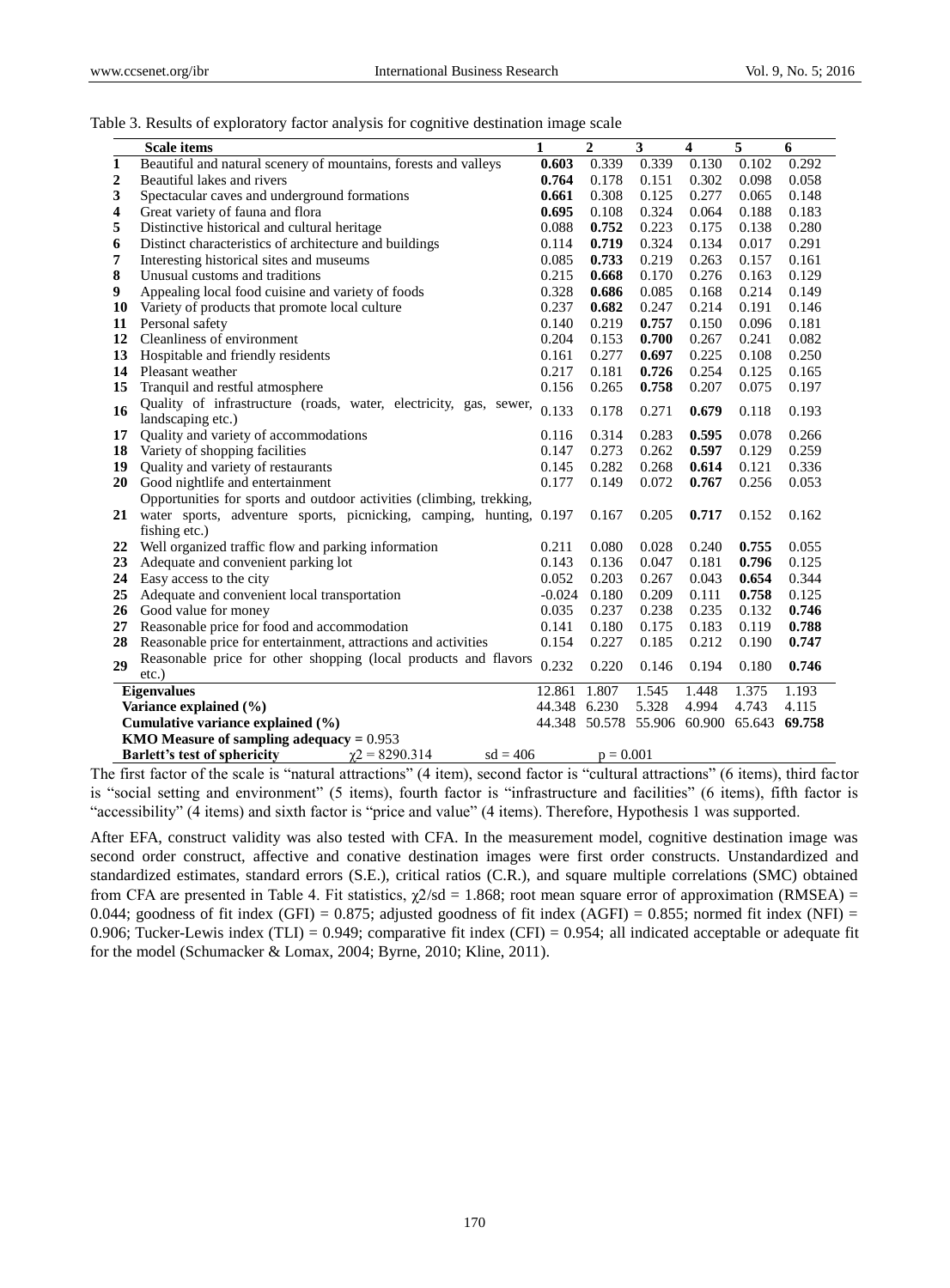Table 4. Results of confirmatory factor analysis for cognitive, affective, and conative destination image scales

| <b>Unstandardized Standardized</b> |                                                                                         |           |           |                          |                          |            |  |
|------------------------------------|-----------------------------------------------------------------------------------------|-----------|-----------|--------------------------|--------------------------|------------|--|
|                                    | <b>Variables - Items</b>                                                                | estimates | estimates | S.E.                     | C.R.                     | <b>SMC</b> |  |
|                                    | Cognitive destination image $CR - AVE = 0.918 - 0.654$                                  |           |           |                          |                          |            |  |
|                                    | <b>Natural attractions</b>                                                              |           |           |                          |                          |            |  |
|                                    | Beautiful and natural scenery of mountains, forests                                     |           |           |                          |                          |            |  |
| 1                                  | and valleys                                                                             | 1.000     | 0.865     |                          |                          | 0.748      |  |
| $\boldsymbol{2}$                   | Beautiful lakes and rivers                                                              | 0.789     | 0.689     | 0.052                    | 15.224                   | 0.475      |  |
| 3                                  | Spectacular caves and underground formations                                            | 0.757     | 0.671     | 0.051                    | 14.712                   | 0.450      |  |
| 4                                  | Great variety of fauna and flora                                                        | 0.776     | 0.689     | 0.050                    | 15.393                   | 0.474      |  |
|                                    | <b>Cultural attractions</b>                                                             |           |           |                          |                          |            |  |
| 5                                  | Distinctive historical and cultural heritage                                            | 1.000     | 0.829     |                          |                          | 0.687      |  |
| $\boldsymbol{6}$                   | Distinct characteristics of architecture and buildings                                  | 0.975     | 0.806     | 0.046                    | 21.201                   | 0.649      |  |
| 7                                  | Interesting historical sites and museums                                                | 0.935     | 0.791     | 0.050                    | 18.752                   | 0.626      |  |
| 8                                  | Unusual customs and traditions                                                          | 0.846     | 0.717     | 0.052                    | 16.354                   | 0.514      |  |
| 9                                  | Appealing local food cuisine and variety of foods                                       | 0.838     | 0.703     | 0.052                    | 15.987                   | 0.495      |  |
| 10                                 | Variety of products that promote local culture                                          | 0.897     | 0.781     | 0.049                    | 18.484                   | 0.611      |  |
|                                    | Social setting and environment                                                          |           |           |                          |                          |            |  |
| 11                                 | Personal safety                                                                         | 1.000     | 0.773     |                          |                          | 0.598      |  |
| 12                                 | Cleanliness of environment                                                              | 0.936     | 0.757     | 0.056                    | 16.747                   | 0.572      |  |
| 13                                 | Hospitable and friendly residents                                                       | 1.111     | 0.831     | 0.059                    | 18.750                   | 0.691      |  |
| 14                                 | Pleasant weather                                                                        | 1.102     | 0.810     | 0.061                    | 18.182                   | 0.657      |  |
| 15                                 | Tranquil and restful atmosphere                                                         | 1.091     | 0.838     | 0.058                    | 18.924                   | 0.702      |  |
|                                    | <b>Infrastructure and facilities</b>                                                    |           |           |                          |                          |            |  |
| 16                                 | Quality of infrastructure (roads, water, electricity,<br>gas, sewer, landscaping, etc.) | 1.000     | 0.742     |                          |                          | 0.551      |  |
| 17                                 | Quality and variety of accommodations                                                   | 1.017     | 0.776     | 0.064                    | 16.017                   | 0.603      |  |
| 18                                 | Variety of shopping facilities                                                          | 1.079     | 0.786     | 0.071                    | 15.226                   | 0.618      |  |
| 19                                 | Quality and variety of restaurants                                                      | 1.108     | 0.813     | 0.066                    | 16.781                   | 0.661      |  |
| 20                                 | Good nightlife and entertainment                                                        | 0.841     | 0.611     | 0.063                    | 13.290                   | 0.373      |  |
|                                    | Opportunities for sports and outdoor activities                                         |           |           |                          |                          |            |  |
| 21                                 | (climbing, trekking, water sports, adventure sports,                                    | 0.985     | 0.702     | 0.068                    | 14.441                   | 0.493      |  |
|                                    | picnicking, camping, hunting, fishing, etc.)                                            |           |           |                          |                          |            |  |
|                                    | <b>Accessibility</b>                                                                    |           |           |                          |                          |            |  |
| 22                                 | Well organized traffic flow and parking information                                     | 1.000     | 0.612     |                          |                          | 0.975      |  |
| 23                                 | Adequate and convenient parking lot                                                     | 1.176     | 0.692     | 0.086                    | 13.713                   | 0.479      |  |
| 24                                 | Easy access to the city                                                                 | 1.333     | 0.781     | 0.115                    | 11.569                   | 0.610      |  |
| 25                                 | Adequate and convenient local transportation                                            | 1.178     | 0.753     | 0.103                    | 11.409                   | 0.566      |  |
|                                    | Price and value                                                                         |           |           |                          |                          |            |  |
| 26                                 | Good value for money                                                                    | 1.000     | 0.807     |                          |                          | 0.650      |  |
| 27                                 | Reasonable price for food and accommodation                                             | 0.993     | 0.798     | 0.054                    | 18.545                   | 0.637      |  |
|                                    | Reasonable price for entertainment, attractions and                                     |           |           |                          |                          |            |  |
| 28                                 | activities                                                                              | 1.005     | 0.843     | 0.050                    | 19.921                   | 0.711      |  |
|                                    | Reasonable price for other shopping (local products                                     |           |           |                          |                          |            |  |
| 29                                 | and flavors, etc.)                                                                      | 1.020     | 0.828     | 0.052                    | 19.469                   | 0.686      |  |
|                                    | Affective destination image $CR - AVE = 0.891 - 0.672$                                  |           |           |                          |                          |            |  |
| 1                                  | Unpleasant - Pleasant                                                                   | 1.000     | 0.863     | $\overline{\phantom{0}}$ | $\overline{\phantom{0}}$ | 0.744      |  |
| 2                                  | Gloomy - Exciting                                                                       | 0.917     | 0.808     | 0.045                    | 20.404                   | 0.652      |  |
| 3                                  | Sleepy - Arousing                                                                       | 0.866     | 0.750     | 0.048                    | 18.190                   | 0.563      |  |
| 4                                  | Distressing - Relaxing                                                                  | 1.014     | 0.854     | 0.045                    | 22.312                   | 0.729      |  |
|                                    | <b>Conative destination image</b><br>$CR - AVE = 0.859 - 0.673$                         |           |           |                          |                          |            |  |
| 1                                  | Would you return to Safranbolu in the next 12 months?                                   | 1.000     | 0.684     |                          |                          | 0.467      |  |
| 2                                  | Would you recommend Safranbolu to your family and                                       | 1.177     | 0.871     | 0.074                    | 15.832                   | 0.759      |  |
|                                    | friends?                                                                                |           |           |                          |                          |            |  |
| 3                                  | Would you say positive things about Safranbolu to<br>other people?                      | 1.238     | 0.890     | 0.080                    | 15.533                   | 0.791      |  |

Additionally, the convergent validity was assessed of the scales by the method outlined by Fornell and Larcker (1981). For convergent validity, the composite reliability (CR) and the average variance extracted (AVE) were calculated in order to determine whether the measurement variable was representative of the related construct. As seen in Table 4, all AVEs exceed the cutoff value of 0.50 (Fornell & Larcker, 1981; Hair, Anderson, Tatham, & Black, 1998), and all CRs exceed the cutoff value of 0.70 (Fornell & Larcker, 1981; Hair et al., 1998). These results provided evidence for convergent validity of each of the constructs involved in the research model of the study.

The means, standard deviations, and reliability estimates (Cronbach's alpha) for the measures used in the study are also reported in Table 5. As seen in Table 5, the internal consistency (α) for each measure was above the 0.70 as recommended by Nunnally and Bernstein (1994).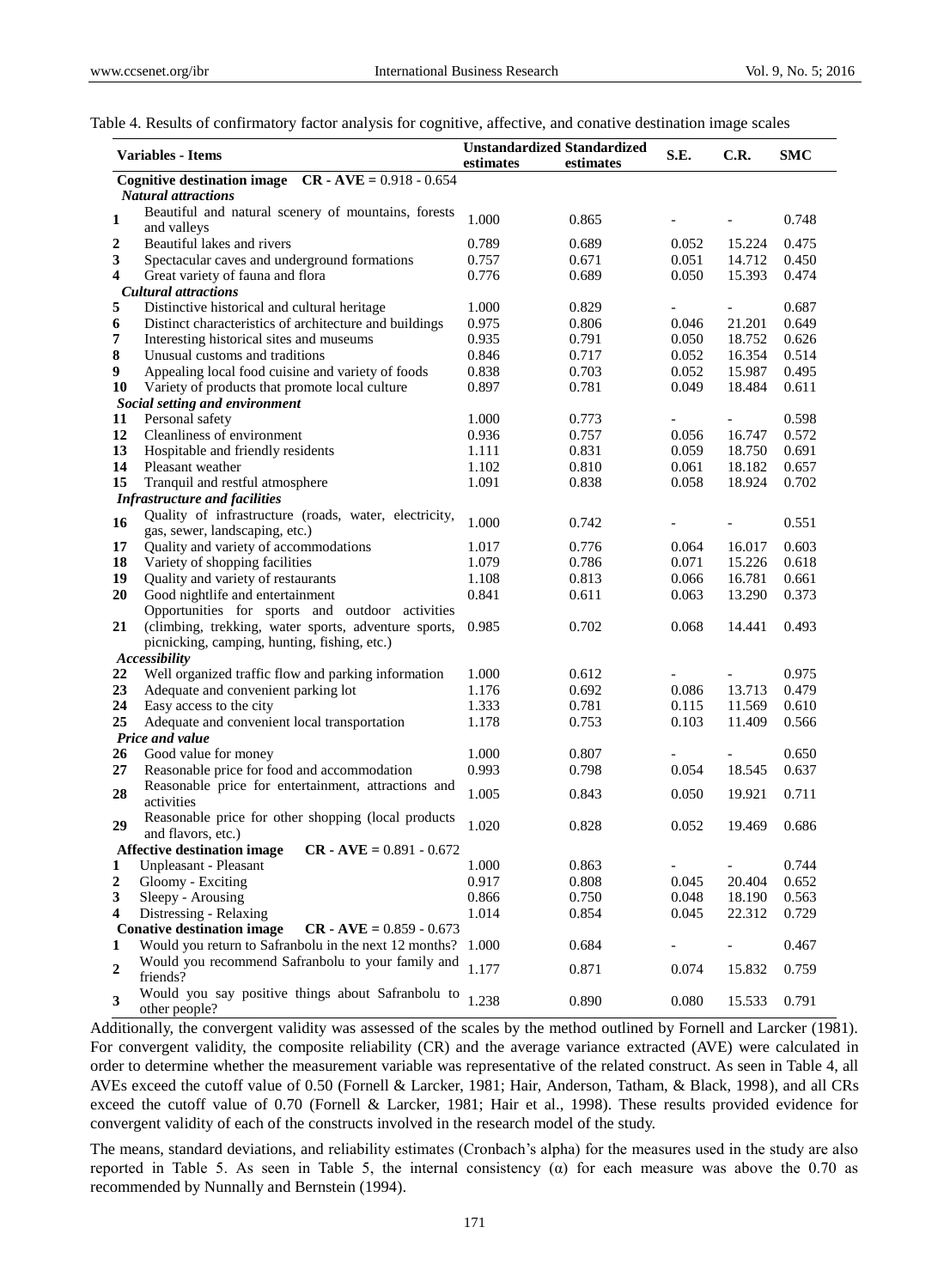| Table 5. Reliability estimates of scales and descriptive statistics |  |  |  |  |
|---------------------------------------------------------------------|--|--|--|--|
|---------------------------------------------------------------------|--|--|--|--|

| <b>Scale/Dimension</b>                   | <b>Reliability</b><br>estimate $(a)$ | Mean  | <b>Standard</b><br>deviation |
|------------------------------------------|--------------------------------------|-------|------------------------------|
| Cognitive destination image (29 items)   | 0.955                                | 3.238 | 0.718                        |
| Natural attractions (4 items)            | 0.833                                | 3.069 | 0.858                        |
| Cultural attractions (6 items)           | 0.906                                | 3.609 | 0.889                        |
| Social setting and environment (5 items) | 0.900                                | 3.431 | 0.982                        |
| Infrastructure and facilities (6 items)  | 0.886                                | 3.089 | 0.871                        |
| Accessibility (4 items)                  | 0.822                                | 3.036 | 0.815                        |
| Price and value (4 items)                | 0.890                                | 3.037 | 0.932                        |
| Affective destination image (4 items)    | 0.899                                | 4.442 | 1.268                        |
| Conative destination image (3 items)     | 0.840                                | 3.443 | 1.003                        |

Hypothesis 1 was supported as a result of EFA and CFA. Hierarchical regression analysis was conducted to test the other hypotheses (Table 6). Because they may affect the variables and relationships of interest, gender, marital status, age, and education were included as control variables.

Table 6. Results of hierarchical regression analysis

| Dependent variables          |                             |                                   |           |  |
|------------------------------|-----------------------------|-----------------------------------|-----------|--|
|                              | Affective destination image | <b>Conative destination image</b> |           |  |
|                              | Step 1                      | Step 2                            | Step 3    |  |
|                              | $\beta$                     | ß                                 | β         |  |
| <b>Control</b> variables     |                             |                                   |           |  |
| Gender                       | $-0.035$                    | $-0.031$                          | $-0.022$  |  |
| Marital status               | 0.055                       | 0.002                             | $-0.013$  |  |
| Age                          | 0.085                       | 0.038                             | 0.014     |  |
| Education                    | 0.038                       | $0.103*$                          | $0.092*$  |  |
| <b>Independent variables</b> |                             |                                   |           |  |
| Cognitive destination image  | $0.692**$                   | $0.757**$                         | $0.565**$ |  |
| <b>Mediator</b> variable     |                             |                                   |           |  |
| Affective destination image  |                             |                                   | $0.276**$ |  |
| <b>F</b> value               | 80.873**                    | 120.249**                         | 117.534** |  |
| ${\bf R}^2$                  | 0.498                       | 0.596                             | 0.634     |  |
| Adjusted $\mathbf{R}^2$      | 0.492                       | 0.591                             | 0.629     |  |
| $\Delta R^2$                 |                             |                                   | $0.038**$ |  |

N=446,  ${}^*p$  < 0.05;  ${}^*{}^p$  < 0.01

Hypotheses 2 and 3 predicted that cognitive destination image would be related to affective and conative destination image. As shown in Table 6, cognitive destination image was significantly and positively associated with affective destination image (β=0.692, p<0.01) and conative destination image (β=0.757, p<0.01). Thus, Hypotheses 2 and 3 were supported.

Hypotheses 4 as well predicted that affective destination image would be related to conative destination image. As shown in Table 4, affective destination image was significantly and positively associated with conative destination image ( $\beta$ =0.276, p<0.01). Therefore, Hypotheses 4 was supported.

Three-step mediation regression procedure outlined by Baron and Kenny (1986) was followed to test the mediating role of affective destination image (Hypotheses 5). Mediation represents a model in which an independent variable causes an intervening variable, which in turn causes the dependent variable (Baron & Kenny, 1986:1176; MacKinnon, Lockwood, Hoffman, West, & Sheets, 2002; Preacher & Hayes, 2004). Baron and Kenny (1986) stipulate three requirements for establishing mediation effect.

- 1. The independent variable (cognitive destination image) must be significantly related to mediator variable (affective destination image).
- 2. The independent variable (cognitive destination image) must be significantly related to dependent variable (conative destination image).
- 3. When the mediator variable (affective destination image) is included in the second step, the effect of independent variable (cognitive destination image) on dependent variable (conative destination image) should be non-significant (full mediation) or significantly weaker (partially mediation).

The first and second requirements were met as indicated by the support for Hypotheses 2 and 3 (Table 6, Step 1 and 2). The third requirement for establishing mediation was examined by including affective destination image (Table 6, Step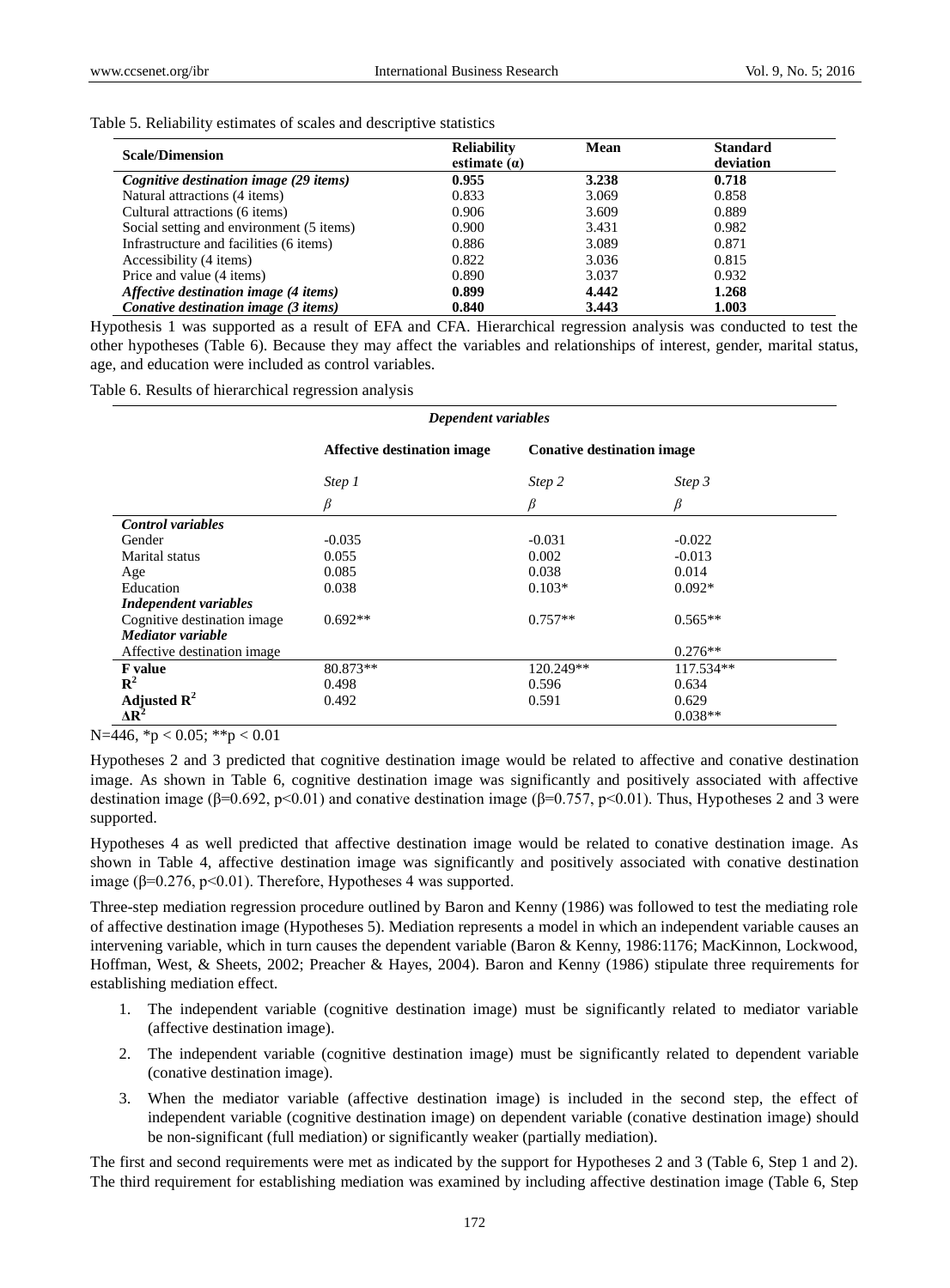3) in the regression equation for conative destination image. When affective destination image was included in the regression equation as a mediator variable, cognitive destination image still remained as a significant predictor, but its estimation weight decreased significantly ( $\beta$ =0.565, p<0.01). Finally, the Sobel test revealed that the indirect path from cognitive destination image to conative destination image through affective destination image was significant  $(Z=6.23,$ p<0.01). The indirect estimate of cognitive destination image on conative destination image, through affective destination image, is calculated as  $0.192$  (i.e.,  $0.692 \times 0.276$ ). Thus, affective destination image partially mediated the relationship between cognitive destination image and conative destination image, providing support for Hypotheses 5.

The summary of the overall model and the results of the hypotheses testing of the study are demonstrated in Figure 1.



Figure 1. Model summary

N=446,  $*$ <sup>\*</sup> $p$  < 0.01

#### **5. Discussion**

This research highlights three different points about the destination image. Firstly it is determined that cognitive destination image is a multidimensional construct. In the research, it is found out that the cognitive destination image that perceived by tourists who visited Safranbolu, consists of six dimensions labeled *natural attractions*, *cultural attractions*, *social setting and environment*, *infrastructure and facilities*, a*ccessibility*, and *price and value*. Accordingly, several researches supported that cognitive destination image is composed of various atrributes or dimensions (Calantone, et al., 1989; Fakeye & Crompton, 1991; Baloglu & McCleary, 1999a; Baloglu & McCleary, 1999b, Baloglu & Mangaloglu, 2001; Beerli & Martin, 2004a; Chen & Tsai, 2007; Chi & Qu, 2008; Qu et al., 2011; Assaker, 2014; Quintal et al., 2014; Kim & Park, 2015). Understanding perspectives of tourists' mental evaluations about the destination, may help decision makers to build strong and long-term marketing strategies and raise the awareness about the destination.

Secondly it is confirmed that destination image is a hierarchical structure within the cognitive, affective, and conative components as proposed by Gartner (1993); Dann (1996); Pike and Ryan (2004); Konecnik and Gartner (2007); Tasci et al. (2007); Pena et al. (2012); Agapito et al. (2013). Within the hypotheses developed for testing the hierarchical structure of destiation image, primarily, the effect of cognitive destination image on affective destination image is obtained. This finding supports other studies which show that cognitive and affective components are interrelated and that affect depends on cognition (Holbrook, 1978; Russell, 1980; Anand, Holbrook, & Stephens, 1988; Gartner, 1993; Stern & Krakover, 1993; Baloglu, 1999; Baloglu & McCleary, 1999a; Beerli & Martin, 2004a; Beerli & Martin, 2004b; Pike & Ryan, 2004; Boo & Busser, 2005; Konecnik & Gartner, 2007; Lin et al., 2007; San Martin & Rodriguez del Bosque, 2008; Li et al., 2010; Wang & Hsu, 2010; Agapito et al., 2013; Fan & Qiu, 2014). If tourists have positive cognitive, mental or intellectual evaluations and judgments about the destination's attributes based, functional component, then they may have positive feelings or strong emotions about the destination.

Within the other hypotheses for testing the hierarchical structure of the destination image, the effects of cognitive and affective destination image on conative destination image is revealed. The purpose of analyzing these relationships is to determine which one is more effective on tourists' behaviors between cognitive and affective destination image. Within tourists behaviors or indicators of loyalty; intention to revisit, and recommend the destination and spread positive word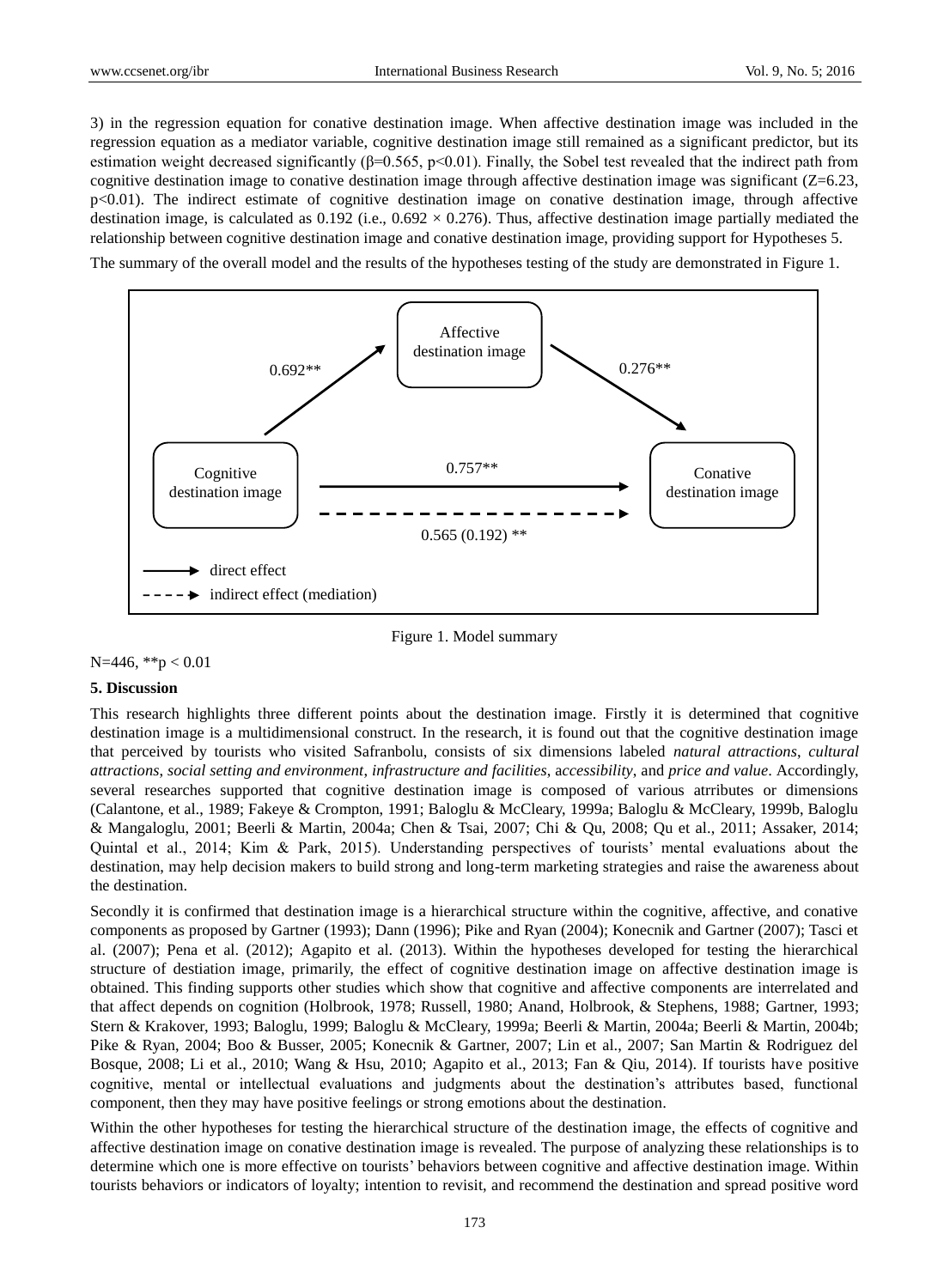of mouth about the destination are included as conative destination image. Study findings show that both cognitive and affective components have an impact on tourists behavioral intentions. However, the direct effect of cognitive destination image is greater than affective destination image. Besides, it was determined that affective destination image mediates the relationship between cognitive and conative destination image. These findings support other studies which underline the importance of affect in destination image, and indicate that the willingness to react positively to the destination might be higher when the visitors associate positive feelings to the destination in addition to positive knowledge and beliefs about the destination (Baloglu, 1999; Li et al., 2010; Agapito et al., 2013). Therefore, thirdly it is revealed that affective destination image is an important predictor of the conative destination image, in addition to cognitive destination image, and affect is also crucial for increasing loyalty, and consequently for the development of a strong relationship between tourists and the destination.

#### **6. Conclusion**

The main purpose of this research is to confirm the relationships between the cognitive, affective, and conative components of destination image, as proposed by Gartner (1993); Dann (1996); Pike and Ryan (2004); Konecnik and Gartner (2007); Tasci et al. (2007); Pena et al. (2012); Agapito et al. (2013). It also aims to reveal the multidimensional nature of cognitive destination image and determine the dimensions that constitute it, as analyzed by several researches (Gearing et al., 1974; Hunt, 1975; Crompton, 1979; Calantone, et al., 1989; Chon et al., 1991; Fakeye & Crompton, 1991; Gartner & Shen, 1992; Echtner & Ritchie, 1993; Hu & Ritchie, 1993; Baloglu & McCleary, 1999a; Baloglu & McCleary, 1999b, Gallarza et al., 2002; Murphy, et al., 2000; Baloglu & Mangaloglu, 2001; Beerli & Martin, 2004a; Konecnik & Gartner, 2007; Lin et al., 2007; Royo-Vela, 2009; Pena et al., 2012; Agapito et al., 2013; Kim et al., 2013; Song et al., 2013; Tavitiyaman & Qu, 2013; Lim & Weaver, 2014; Quintal et al., 2014; Kim & Park, 2015). For these purposes, a questionnaire was administered on tourists who visited Safranbolu, Turkey, and in order to test the hypotheses exploratory factor analysis, confirmatory factor analysis, and hierarchical regression analysis were conducted.

The research contributes to the literature in two ways. First, in the study, cognitive destination image is analyzed in a multidimensional manner. This allows to determine the dimensions which are effective in the formation of the cognitive destination image of a place that is visited mostly for cultural tourism. Second, this study investigates the destination image components separately in a hierarchical structure as cognitive, affective, and conative, in order to better understand how people evaluate and act toward places. It is generally admitted that all mental activity has three aspects, cognitive, affective and, conative; and when we apply one of these three adjectives to any phase of mental process, we mean merely that the aspect named is the most prominent of the three at that moment (McDougall, 1928:266; 2001:31). In this context, the triple classificatory scheme is useful in the assessment of metal evaluations, since responses that express evaluation and so reveal attitudes should be divided into three classes (cognition, affect, and conation) and therefore each dimension should study and understand separately (Lavidge & Steiner, 1961; Insko & Schopler, 1967; Ostrom, 1969; Bagozzi, 1978; Holbrook, 1978; Hilgard, 1980; Breckler, 1984). In this regard, the three components also proposed for destination image by Gartner (1993); Dann (1996); Konecnik and Gartner (2007); Tasci et al. (2007) can be very useful for destination marketing organizations which are responsible for positioning, branding, communicating of destinations, and also building image, and developing marketing strategies for destinations.

The study results provide some practical implications. First, the findings show that cognitive destination image is consist of various attributes offered by the destination. Natural beauties such as, mountains, forests, valleys, lakes, rivers, and caves, etc., and make them attractive for tourists is an important manner. Cultural and historical sites, heritage, traditions, in other words the individuality and novelty of the destination and the promotion of the local culture is also significant. In addition, the urban infrastructure, tourism facilities and social facilities, easy access and transportation facilities contribute to the perception of cognitive image of destination. The attributes such as, safe and secure environment, cleanliness, convenience climate conditions, value for money that is offered by the destination should be also emphasized. In this way, it is proposed that emphasizing and highlighting the various attributes of the destination is important for destination marketing organizations, in order to determine the perceived destination image accurately and improve it within the intellectual, perceptual or cognitive component.

Second, the findings suggest that the attributes of the destination perceived by tourists affect their feelings against the destination. Additionally, the assessment of the cognitive and the affective components of destination image can be both used as a predictor of tourists' behavioral intentions toward destinations, such as intention to revisit the destination, intention to recommend the destination and intention to say positive things about the destination. Results also indicate that affective component partially mediated the relationship between cognitive and conative destination image. That is, tourists' perception of cognitive attributes offered by destination may have more powerful impact on willingness to response positively to the destination in the case of the tourist associates positive feelings to the destination, such as pleasure, excitement, arousal, and relaxation.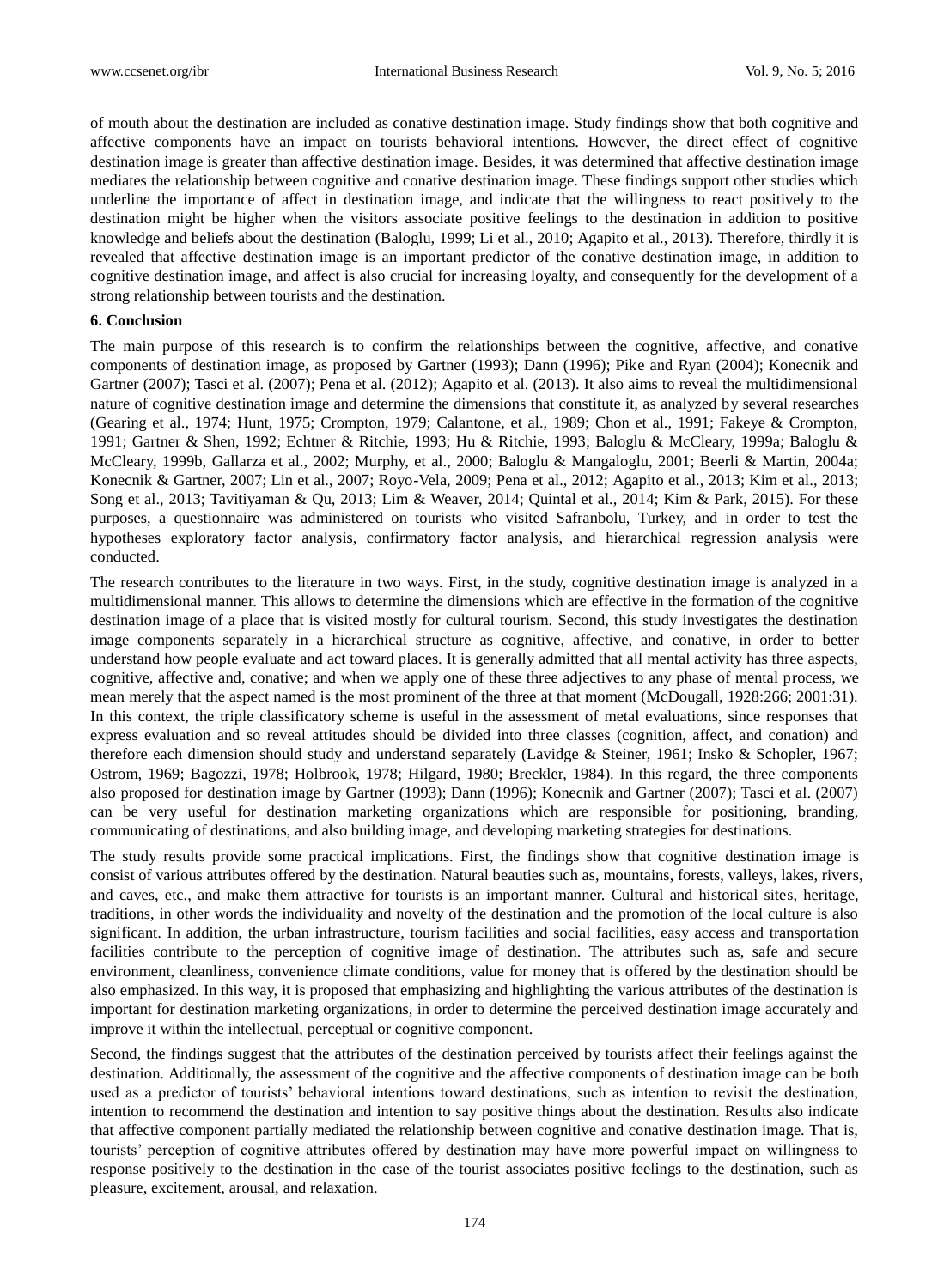Based on these findings, it is suggested for destination marketing organizations that communication and promotion of the natural and cultural richness, and social envionment of the destination, providing improvements in general infrastructure, tourism facilities, and accessibility, making reasonable adjustments on prices for products and services are crucial for enhancing the cognitive destination image. In this way, it can be provided that visitors have positive feelings about the destination. However, destination marketing organizations need to take the cognitive and affective destination image together into consideration for developing strategies properly and therefore increasing the competitiveness of the destination. Thereby, positive behavioral intentions of visitors toward the destination can be increased.

There are some limitations related to the study which needs to be acknowledged. First, the research includes only one destination. Therefore, other studies should be carried out in different destinations, in order to validate the results and contribute to the generalization of the findings. Second, the study was conducted in the spring period, thus findings were limited to spring visitors. Tourists who travel in different seasons may constitute different beliefs and opinions about the destination or develop different feelings toward the destination. Futher researches should be performed in different seasons, in order to compare the results. Third, in the study the relationships between cognitive, affective, and conative destination image were analyzed merely. For future research, it is proposed that different variables such as information sources, perceived risks, or personal factors like travel motivations and socio-demographic characteristics that could be related to cognitive and affective components of destination image could be inserted into the proposed model for extending the study area. In addition, it is suggested that the effects of cognitive and affective components on overall image of the destination should be investigated for increasing the contribution of the study to the literature. Besides, testing the proposed model separately regarding to first-time and repeated visitors, or domestic and foreign tourists, since the destination images may differ within the different groups of tourists, may enhance the practical implications for the destination marketing organizations.

#### **References**

- Agapito, D., Valle, P. O. D., & Mendes, J. D. C. (2013). The cognitive-affective-conative model of destination image: A confirmatory analysis. *Journal of Travel & Tourism Marketing*, *30*(5), 471-481. http://dx.doi.org/10.1080/10548408.2013.803393
- Alcaniz, E. B., Garcia, I. S., & Blas S. S. (2009). The functional-psychological continuum in the cognitive image of a destination: A confirmatory analysis. *Tourism Management*, *30*(5), 715-723. http://dx.doi.org/10.1016/j.tourman.2008.10.020
- Anand, P., Holbrook, M. B., & Stephens, D. (1988). The formation of affective judgments: the cognitive-affective model versus the independence hypothesis. *Journal of Consumer Research*, *15*(3), 386-391. http://dx.doi.org/10.1086/209176
- Anderson, J, C., & Gerbing, D. W. (1988). Structural equation modeling in practice: A review and recommended two-step approach. *Psychological Bulletin*, *103*(3), 411-423. http://dx.doi.org/10.1037/0033-2909.103.3.411
- Assaker, G. (2014). Examining a hierarchical model of Australia's destination image. *Journal of Vacation Marketing, 20*(3), 1-16. http://dx.doi.org/10.1177/1356766714527104
- Bagozzi, R. P. (1978). The construct validity of the affective, behavioral, and cognitive components of attitude by analysis of covariance structures. *Multivariate Behavioral Research*, *13*(1), 9-31. http://dx.doi.org/10.1207/s15327906mbr1301\_2
- Baloglu, S. (1999). A path analytic model of visitation intention involving information sources, socio-psychological motivations, and destination image. *Journal of Travel & Tourism Marketing*, *8*(3), 81-90. http://dx.doi.org/10.1300/J073v08n03\_05
- Baloglu, S., & Brinberg, D. (1997). Affective images of tourism destinations. *Journal of Travel Research*, *35*(4), 11-15. http://dx.doi.org/10.1177/004728759703500416
- Baloglu, S., & Mangaloglu, M. (2001). Tourism destination images of Turkey, Egypt, Greece, and Italy as perceived by US-based tour operators and travel agents. *Tourism Management*, *22*(1), 1-9. http://dx.doi.org/10.1016/S0261-5177(00)00030-3
- Baloglu, S., & McCleary, K. W. (1999a). A model of destination image formation. *Annals of Tourism Research*, *26*(4), 868-897. http://dx.doi.org/10.1016/S0160-7383(99)00030-4
- Baloglu, S., & McCleary, K. W. (1999b). U.S. international pleasure travelers' images of four Mediterranean destinations: A comparison of visitors and nonvisitors. *Journal of Travel Research*, *38*(2), 144-152. http://dx.doi.org/10.1177/004728759903800207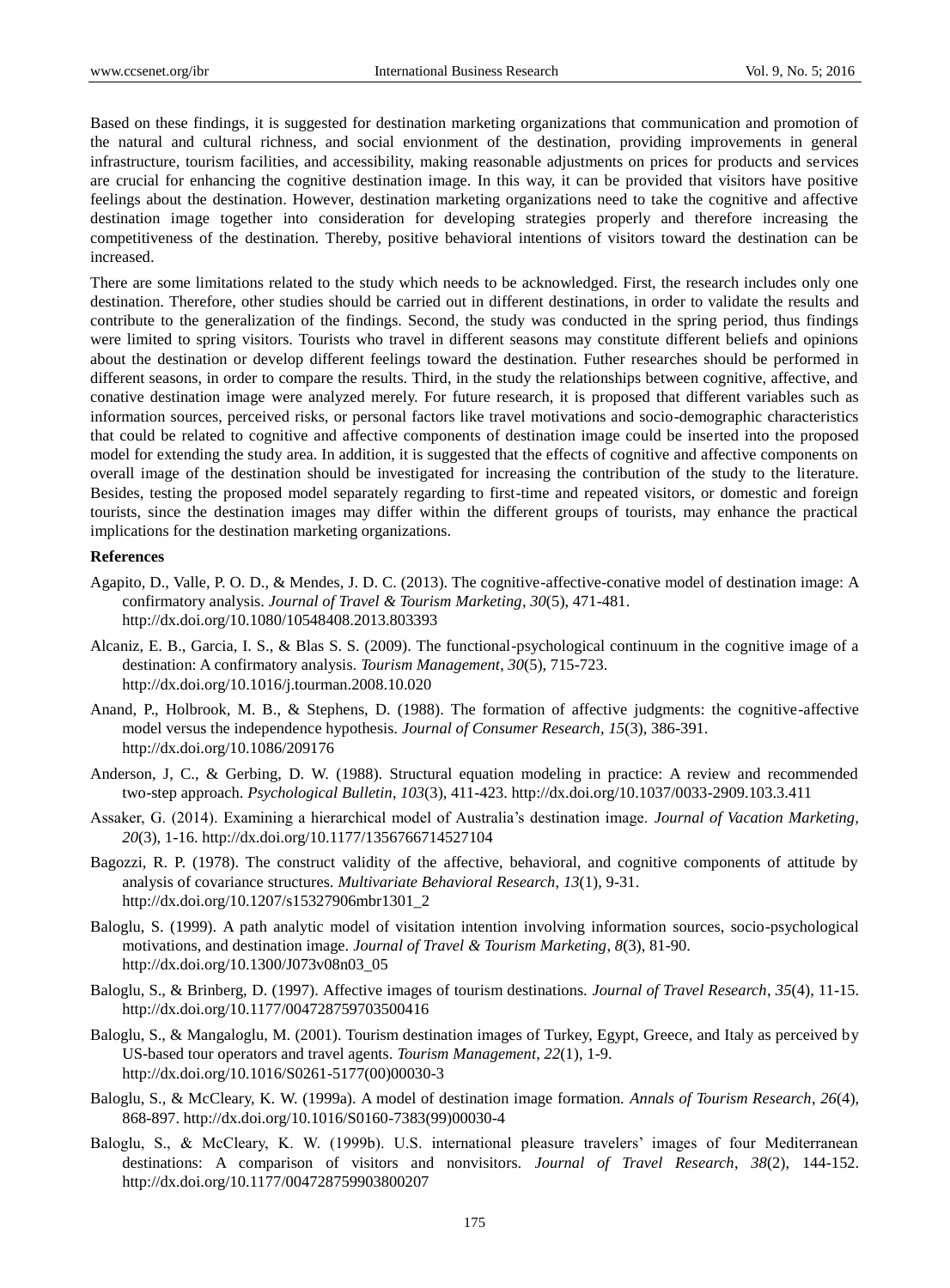- Baron, R. M., & Kenny, D. A. (1986). The moderator-mediator variable distinction in social psychological research: conceptual, strategic, and statistical considerations. *Journal of Personality and Social Psychology*, *51*(6), 1173-1182. http://dx.doi.org/10.1037/0022-3514.51.6.1173
- Beerli, A., & Martin, J. D. (2004a). Factors influencing destination image. *International Annals of Tourism Research*, *31*(3), 657-681. http://dx.doi.org/10.1016/j.annals.2004.01.010
- Beerli, A., & Martin, J. D. (2004b). Tourists' characteristics and the perceived image of tourist destinations: A quantitative analysis-A case study of Lanzarote, Spain. *Tourism Management*, *25*(5), 623-636. http://dx.doi.org/10.1016/j.tourman.2003.06.004
- Bigne, J. E., Sanchez, M. I., & Sanchez, J. (2001). Tourism image, evaluation variables and after purchase behaviour: Inter-relationship. *Tourism Management*, *22*(6), 607-616. http://dx.doi.org/10.1016/S0261-5177(01)00035-8
- Boo, S., & Busser, J. A. (2005). The hierarchical influence of visitor characteristics on tourism destination images. *Journal of Travel & Tourism Marketing*, *19*(4), 55-67. http://dx.doi.org/10.1300/J073v19n04\_05
- Breckler, S. J. (1984). Empirical validation of affect, behavior, and cognition as distinct components of attitude. *Journal of Personality and Social Psychology*, *47*(6), 1191-1205. http://dx.doi.org/10.1037/0022-3514.47.6.1191
- Brown, T. A. (2006). *Confirmatory factor analysis for applied research* (1st ed.). New York, NY: The Guilford Press.
- Byrne, B. M. (2010). *Structural equation modeling with Amos: Basic concepts, applications and programming* (2nd ed.). New York, NY: Routledge Taylor and Francis Group.
- Calantone, R. J., Di Benedetto, C. A., Hakam, A., & Bojanic, D. C. (1989). Multiple multinational tourism positioning using correspondence analysis. *Journal of Travel Research*, *28*(2), 25-32. http://dx.doi.org/10.1177/004728758902800207
- Chen, C. F., & Tsai, D. C. (2007). How destination image and evaluative factors affect behavioral intentions? *Tourism Management*, *28*(4), 1115-1122. http://dx.doi.org/10.1016/j.tourman.2006.07.007
- Chi, C. G. Q., & Qu, H. (2008). Examining the structural relationships of destination image, tourist satisfaction and destination loyalty: An integrated approach. *Tourism Management*, *29*(4), 624–636. http://dx.doi.org/10.1016/j.tourman.2007.06.007
- Chon, K. S., Weaver, P. A., & Kim, C. Y. (1991). Marketing your community: Image analysis in Norfolk. *Cornell Hotel and Restaurant Administration Quarterly*, *31*(4), 31-37. http://dx.doi.org/10.1177/001088049103100414
- Crompton, J. L. (1979). An assessment of the image of Mexico as a vacation destination and the influence of geographical location upon that image. *Journal of Travel Research*, *17*(4), 18-23. http://dx.doi.org/10.1177/004728757901700404
- Dann, G. M. S. (1996). Tourists' images of a destination-an alternative analysis. *Journal of Travel & Tourism Marketing*, *5*(1-2), 41-55. http://dx.doi.org/10.1300/J073v05n01\_04
- Echtner, C. M., & Ritchie, J. R. B. (1993). The measurement of destination image: An empirical assessment. *Journal of Travel Research*, *31*(4), 3-13. http://dx.doi.org/10.1177/004728759303100402
- Fakeye, P. C., & Crompton, J. L. (1991). Image differences between prospective, first-time, and repeat visitors to the lower Rio Grande Valley. *Journal of Travel Research*, *30*(2), 10-16. http://dx.doi.org/10.1177/004728759103000202
- Fan, J., & Qiu, H. L. (2014). Examining the effects of tourist resort image on place attachment: A case of Zhejiang, China. *Public Personnel Management*, *43*(3), 340-354. http://dx.doi.org/10.1177/0091026014535180
- Fornell, C., & Larcker, D. F. (1981). Evaluating structural equation models with unobservable variables and measurement error. *Journal of Marketing Research*, *18*(1), 39-50. http://dx.doi.org/10.2307/3151312
- Gallarza, M. G., Saura, I. G., & Garcia, H. C. (2002). Destination image: Towards a conceptual framework. *Annals of Tourism Research*, *29*(1), 56-78. http://dx.doi.org/10.1016/S0160-7383(01)00031-7
- Gartner, W. C. (1986). Temporal influences on image change. *Annals of Tourism Research*, *13*(4), 635-644. http://dx.doi.org/10.1016/0160-7383(86)90006-X
- Gartner, W. C. (1993). Image formation process. *Journal of Travel & Tourism Marketing*, *2*(2-3), 191-216. http://dx.doi.org/10.1300/J073v02n02\_12
- Gartner, W. C., & Shen, J. (1992). The impact of Tiananmen square on China's tourism image. *Journal of Travel Research*, *30*(4), 47-52. http://dx.doi.org/10.1177/004728759203000407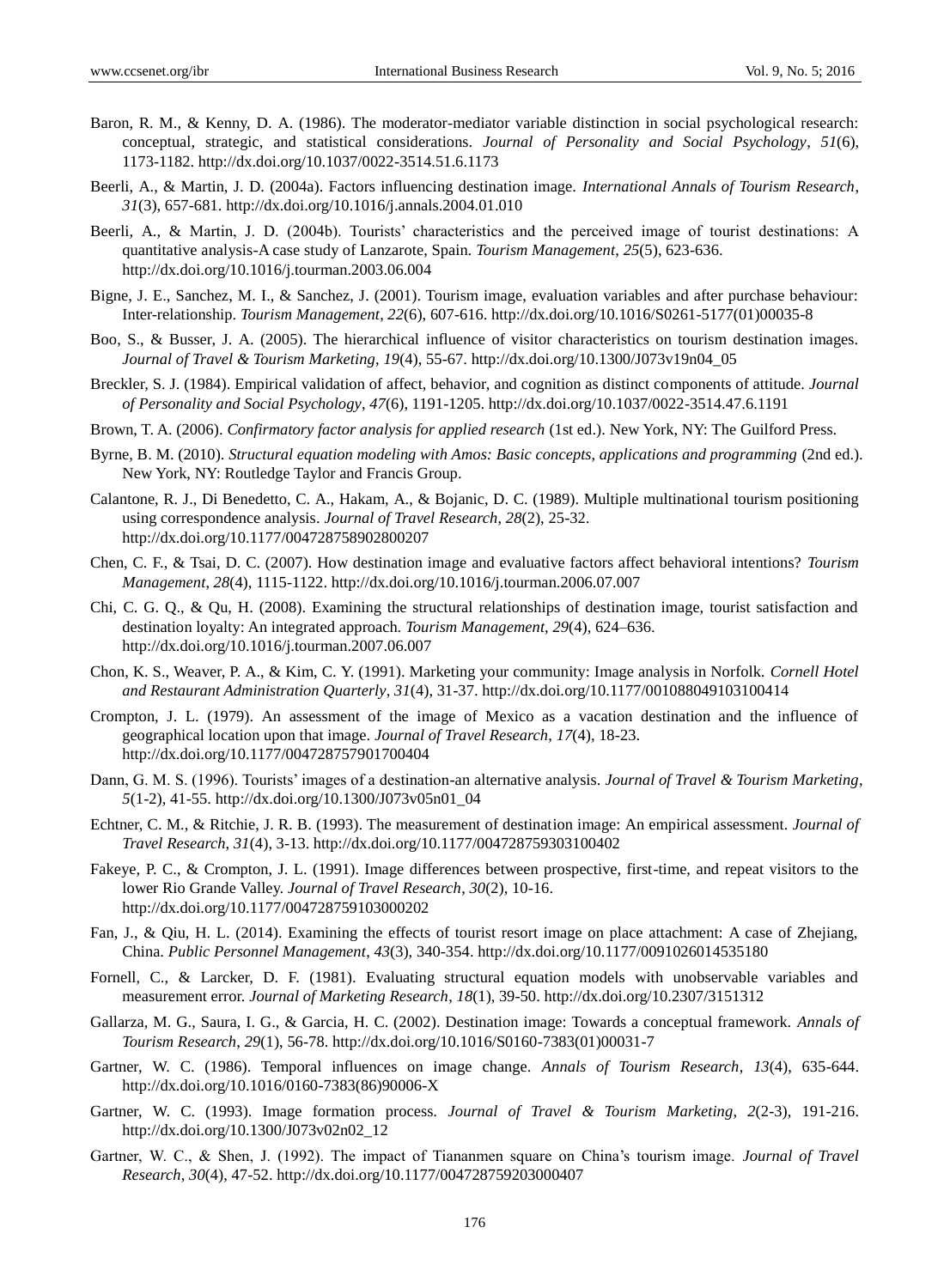- Gearing, C. E., Swart, W. W., & Var, T. (1974). Establishing a measure of touristic attractiveness. *Journal of Travel Research*, *12*(1), 1-8. http://dx.doi.org/10.1177/004728757401200401
- Giraldi, A., & Cesareo, L. (2014). Destination image differences between first-time and return visitors: An exploratory study on the city of Rome. *Tourism and Hospitality Research*, *14*(4), 197-205. http://dx.doi.org/10.1177/1467358414543971
- Hair, J. F., Anderson, R. E., Tatham, R. L., & Black, W. C. (1998). *Multivariate data analysis* (5th ed.). New Jersey, NJ: Prentice-Hall Inc.
- Hilgard, E. R. (1980). The trilogy of mind: Cognition, affection, and conation. *Journal of the History of the Behavioral Sciences*, *16*(2), 107-117. http://dx.doi.org/10.1002/1520-6696(198004)16:23.0.CO;2-Y
- Holbrook, M. B. (1978). Beyond attitude structure: toward the informational determinants of attitude. *Journal of Marketing Research*, *15*(4), 545-556. http://dx.doi.org/10.2307/3150624
- Hu, Y., & Ritchie, J. R. B. (1993). Measuring destination attractiveness: A contextual approach. *Journal of Travel Research*, *32*(2), 25-34. http://dx.doi.org/10.1177/004728759303200204
- Hunt, J. D. (1975). Image as a factor in tourism development. *Journal of Travel Research*, *13*(3), 1-7. http://dx.doi.org/10.1177/004728757501300301
- Insko, C. A., & Schopler, J. (1967). Triadic consistency: A statement of affective-cognitive-conative consistency. *Psychological Review*, *74*(5), 361-376. http://dx.doi.org/10.1037/h0020278
- Kim, S. H., Holland, S., & Han, H. S. (2013). A structural model for examining how destination image, perceived value, and service quality affect destination loyalty: A case study of Orlando. *International Journal of Tourism Research*, *15*(4), 313-328. http://dx.doi.org/10.1002/jtr.1877
- Kim, S., & Park, E. (2015). First-time and repeat tourist destination image: The case of domestic tourists to Weh Island, Indonesia. *An International Journal of Tourism and Hospitality Research*, *26*(3), 421-433. http://dx.doi.org/10.1080/13032917.2014.984233
- Kim, S., & Yoon, Y. (2003). The hierarchical effects of affective and cognitive components on tourism destination image. *Journal of Travel & Tourism Marketing*, *14*(2), 1-22. http://dx.doi.org/10.1300/J073v14n02\_01
- Kline, R. B. (2011). *Principles and practice of structural equation modeling* (3rd ed.). New York, NY: The Guilford Press.
- Konecnik, M., & Gartner, W. C. (2007). Customer-based brand equity for a destination. *Annals of Tourism Research*, *34*(2), 400-421. http://dx.doi.org/10.1016/j.annals.2006.10.005
- Lavidge, R. J., & Steiner, G. A. (1961). A model for predictive measurements of advertising effectiveness. *Journal of Marketing*, *25*(6), 59-62. http://dx.doi.org/10.1353/asr.2000.0008
- Lehto, X. Y., Lee, G., & Ismail, J. (2014). Measuring congruence of affective images of destinations and their slogans. *International Journal of Tourism Research*, *16*(3), 250-260. http://dx.doi.org/10.1002/jtr.1923
- Li, J. J., & Yang, Y. B. (2015). Describing and testing gender as moderator: Illustrated substantively with a hypothesized relation between image, satisfaction, and behavioural intentions. *Anatolia*, *26*(2), 258-268. http://dx.doi.org/10.1080/13032917.2014.939203
- Li, M., Cai, L. A., Lehto, X. Y., & Huang, J. Z. (2010). A missing link in understanding revisit intention The role of motivation and image. *Journal of Travel & Tourism Marketing*, *27*(4), 335-348. http://dx.doi.org/10.1080/10548408.2010.481559
- Lim, Y., & Weaver, P. A. (2014). Customer-based brand equity for a destination: the effect of destination image on preference for products associated with a destination brand. *International Journal of Tourism Research*, *16*(3), 223-231. http://dx.doi.org/10.1002/jtr.1920
- Lin, C. H., Morais, D. B., Kerstetter, D. L., & Hou, J. S. (2007). Examining the role of cognitive and affective image in predicting choice across natural, developed, and theme-park destinations. *Journal of Travel Research*, *46*(2), 183-194. http://dx.doi.org/10.1177/0047287506304049
- MacKinnon, D. P., Lockwood, C. M., Hoffman, J. M., West, S. G., & Sheets, V. (2002). Comparison of methods to test mediation and other intervening variable effects. *Psychological Methods*, *7*(1), 83-104. http://dx.doi.org/10.1037/1082-989X.7.1.83
- McDougall, W. (1928). *An outline of psychology* (4th ed.). London: Methuen & Co. Ltd.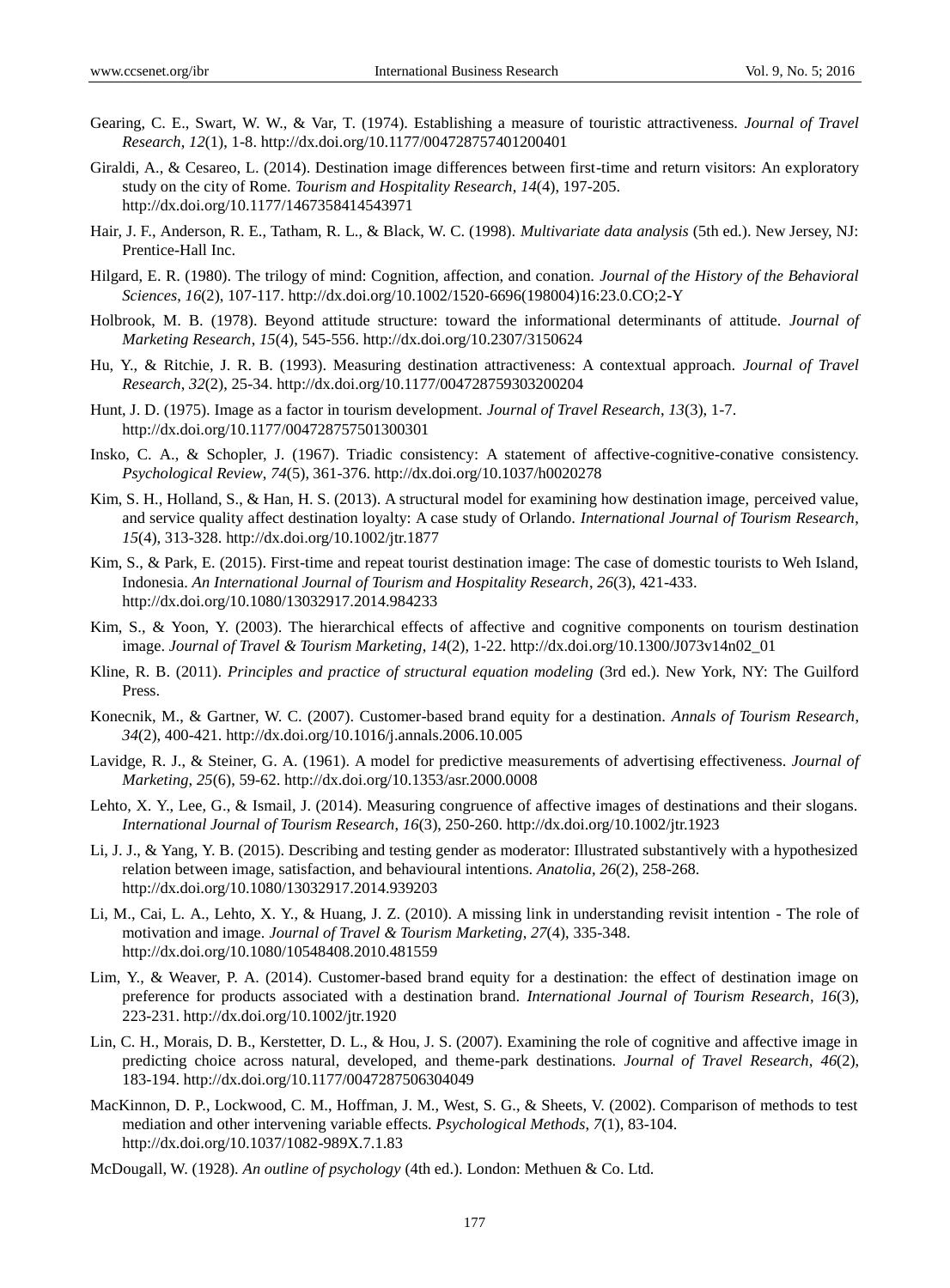McDougall, W. (2001). *An introduction to social psychology* (14th ed.). Ontorio: Batoche Books.

- Moon, K. S., Ko, Y. J., Connaughton, D. P., & Lee, J. H. (2013). A mediating role of destination image in the relationship between event quality, perceived value, and behavioral intention. *Journal of Sport & Tourism*, *18*(1), 49-66. http://dx.doi.org/10.1080/14775085.2013.799960
- Murphy, P., Pritchard, M. P., & Smith, B. (2000). The destination product and its impact on traveller perceptions. *Tourism Management*, *21*(1), 43-52. http://dx.doi.org/10.1016/S0261-5177(99)00080-1
- Nunnally, J. C., & Bernstein, I. H. (1994). *Psychometric theory* (3rd ed.). New York, NY: McGraw-Hill Inc.
- Ostrom, T. M. (1969). The relationship between the affective, behavioral, and cognitive components of attitude. *Journal of Experimental Social Psychology*, *5*(1), 12-30. http://dx.doi.org/10.1016/0022-1031(69)90003-1
- Pena, A. I. P., Jamilena, D. M. F., & Molina, M. A. R. (2012). Validation of cognitive image dimensions for rural tourist destinations: a contribution to the management of rural tourist destinations. *Journal of Vacation Marketing*, *18*(4), 261-273. http://dx.doi.org/10.1177/1356766712449351
- Pike, S., & Ryan, C. (2004). Destination positioning analysis through a comparison of cognitive, affective, and conative perceptions. *Journal of Travel Research*, *42*(4), 333-342. http://dx.doi.org/10.1177/0047287504263029
- Preacher, K. J., & Hayes, A. F. (2004). SPSS and SAS procedures for estimating indirect effects in simple mediation models. *Behavior Research Methods, Instruments, and Computers*, *36*(4), 717-731. http://dx.doi.org/10.3758/BF03206553
- Qu, H., Kim, L. H., & Im, H. H. (2011). A model of destination branding: integrating the concepts of the branding and destination image. *Tourism Management*, *32*(3), 465-476. http://dx.doi.org/10.1016/j.tourman.2010.03.014
- Quintal, V., Phau, I., & Polczynski, A. (2014). Destination brand image of Western Australia's South-West Region: Perceptions of local versus international tourists. *Journal of Vacation Marketing*, *20*(1), 41-54. http://dx.doi.org/10.1177/1356766713490163
- Raykov, T., & Marcoulides, G. A. (2006). *A first course in structural equation modeling* (2nd ed.). New Jersey, NJ: Lawrence Erlbaum Associates.
- Royo-Vela, M. (2009). Rural-cultural excursion conceptualization: A local tourism marketing management model based on tourist destination image measurement. *Tourism Management*, *30*(3), 419-428. http://dx.doi.org/10.1016/j.tourman.2008.07.013
- Russel, J. A., & Pratt, G. (1980). A description of the affective quality attributed to environments. *Journal of Personality and Social Psychology*, *38*(2), 311-322. http://dx.doi.org/10.1037/0022-3514.38.2.311
- Russel, J. A., Ward, L. M., & Pratt, G. (1981). Affective quality attributed to environments: A factor analytic study. *Environment and Behavior*, *13*(3), 259-288. http://dx.doi.org/10.1177/0013916581133001
- Russell, J. A. (1980). A circumplex model of affect. *Journal of Personality and Social Psychology*, *39*(6), 1161-1178. http://dx.doi.org/10.1037/h0077714
- San, M. H., & Rodriguez, D. B. I. A. (2008). Exploring the cognitive-affective nature of destination image and the role of psychological factors in its formation. *Tourism Management*, *29*(2), 263-277. http://dx.doi.org/10.1016/j.tourman.2007.03.012
- Schumacker, R. E., & Lomax, R. G. (2004). *A beginner's guide to structural equation modelling* (2nd ed.). New Jersey, NJ: Lawrence Erlbaum Associates.
- Sekaran, U. (2013). *Research methods for business: A skill building approach* (4th ed.). New York, NY: John Wiley & Sons Inc.
- Song, Z., Su, X., & Li, L. (2013). The indirect effects of destination image on destination loyalty intention through tourist satisfaction and perceived value: The bootstrap approach. *Journal of Travel & Tourism Marketing*, *30*(4), 386-409. http://dx.doi.org/10.1080/10548408.2013.784157
- Stern, E., & Krakover, S. (1993). The formation of a composite urban image. *Geographical Analysis*, *25*(2), 130-146. http://dx.doi.org/10.1111/j.1538-4632.1993.tb00285.x
- Tasci, A. D. A., & Gartner, W. C. (2007). Destination image and its functional relationships. *Journal of Travel Research*, *45*(4), 413-425. http://dx.doi.org/10.1177/0047287507299569
- Tasci, A. D. A., Gartner, W. C., & Cavusgil, S. T. (2007). Conceptualization and operationalization of destination image. *Journal of Hospitality & Tourism Research*, *31*(2), 194-223. http://dx.doi.org/10.1177/1096348006297290